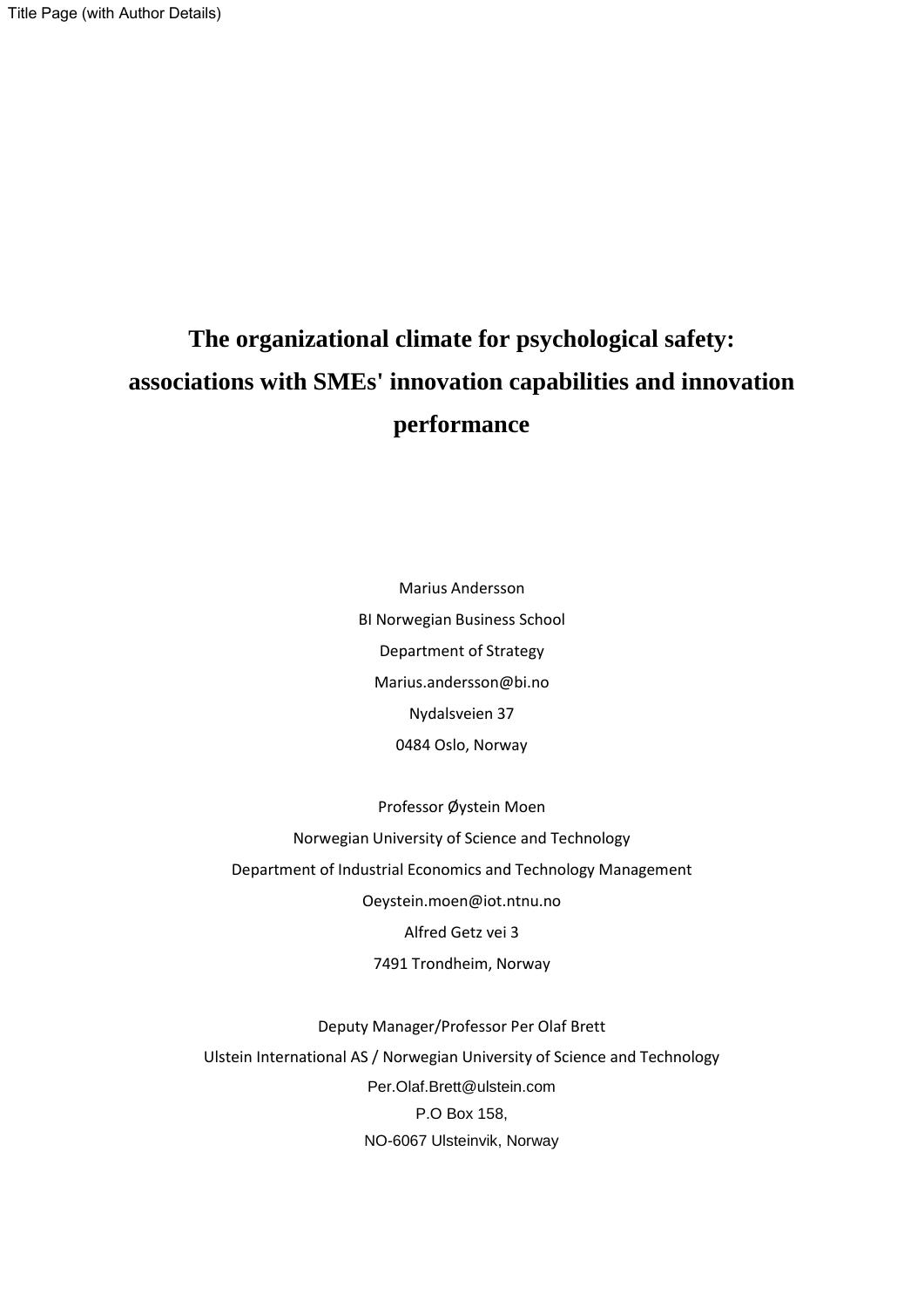# **The organizational climate for psychological safety: associations with SMEs' innovation capabilities and innovation performance**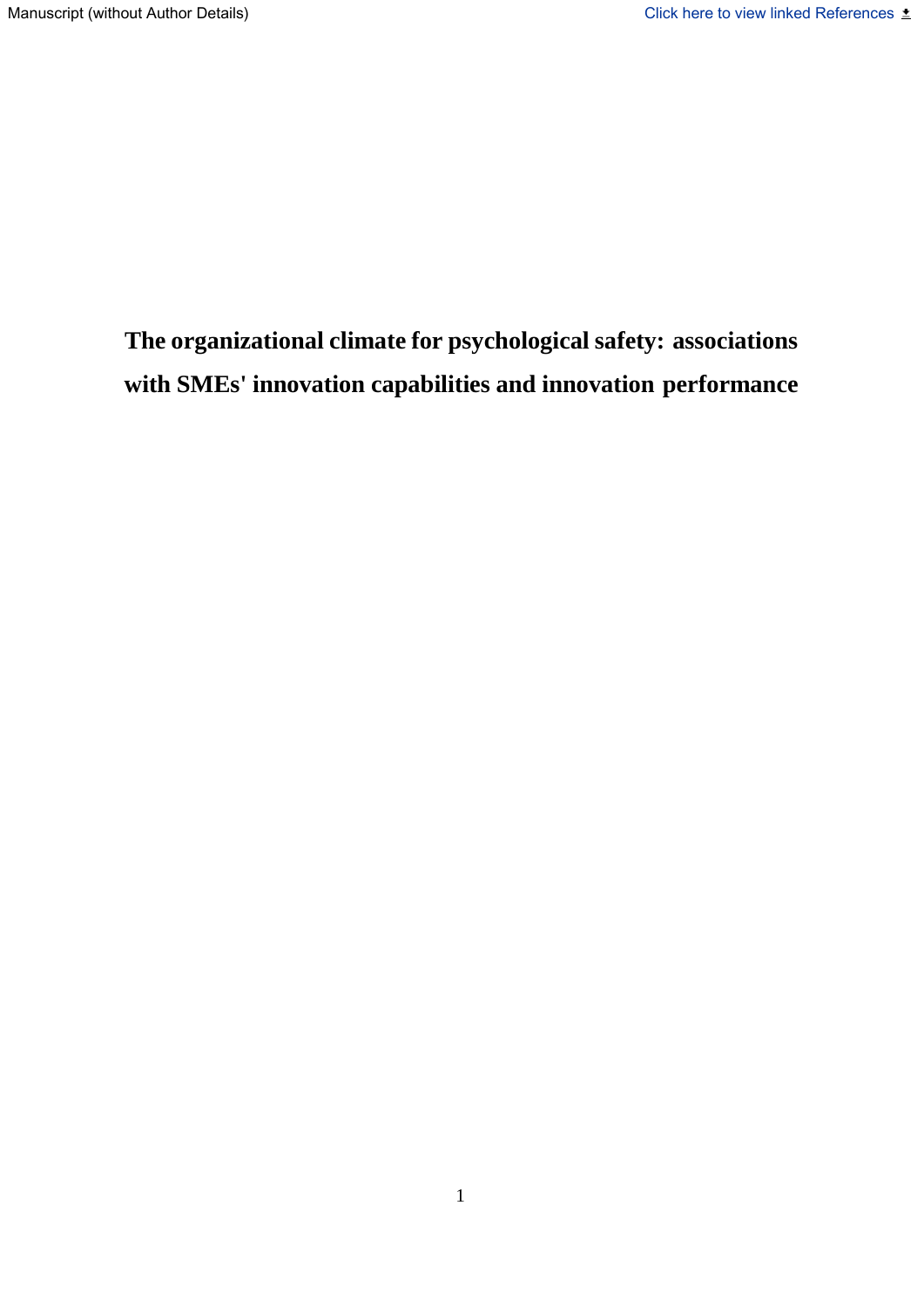# **Abstract**

This paper conceptualizes psychological safety as an organizational level phenomenon, and proposes that an organizational climate for psychological safety is positively related to SMEs' innovation performance and innovation capabilities. These hypotheses are tested on data from Norwegian SMEs. The results demonstrate that psychological safety is positively associated with SMEs' innovation performance, and positively related to product-, process-, service-, and business model innovation capabilities. Furthermore, an organizational climate for psychological safety is particularly important for enhancing a firm's radical innovative capability, while environmental dynamism is found to moderate the effect of psychological safety. The results support the relevance of psychological safety at the firm level of analysis.

**Keywords:** organizational climate for psychological safety; innovation performance; innovation capabilities; radical innovation; environmental dynamism.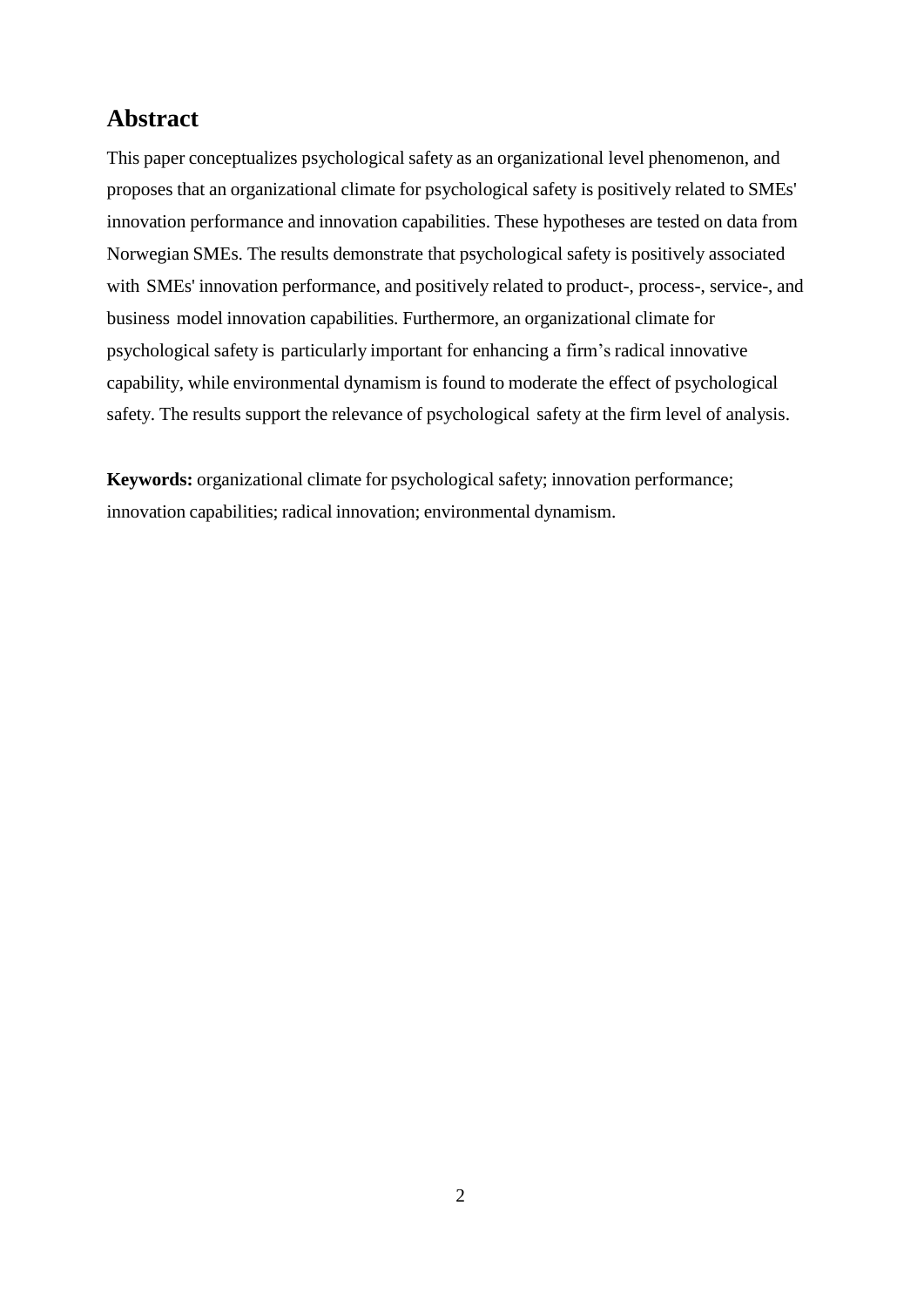## **1. Introduction**

Innovation – broadly defined as the invention, development and implementation of new ideas – is widely acknowledged as an essential driver of the vitality and long term survival of firms (Garud, Tuertscher, & Van de Ven, 2013). Hence, understanding its antecedents is an important and continuing research endeavour (Bertrand & Mol, 2013; Cheng, Chang, & Li, 2013; Crossan & Apaydin, 2010; Curado, Muñoz-Pascual, & Galende, 2018; Damanpour, 1991; de Jong & Vermeulen, 2006; Futterer, Schmidt, & Heidenreich, 2018; Romijn & Albaladejo, 2002; Rothaermel & Hess, 2007; Scott & Bruce, 1994; Yang, 2012). Organizational learning and the creation and utilization of knowledge have long been recognized as fundamental determinants of firms' ability to innovate (Choo, Linderman, & Schroeder, 2007; Cohen & Levinthal, 1990; Hitt, Ireland, & Lee, 2000; Nonaka & Takeuchi, 1995). Subramaniam and Youndt (2005), who state, "in recent years scholars have seen a blurring of the boundaries between these areas" (p. 450), emphasize this intrinsically close link between innovation and knowledge. Learning behaviours within organizations may therefore be considered essential for innovation, which is inherently about creating and seizing opportunities to develop new products, services or work practices (Van de Ven, 1986). Although the new ideas triggering innovative efforts may originate from individuals, innovation is fundamentally a collective endeavour calling for integration of different strands of knowledge (Subramaniam & Youndt, 2005), and coordination between interdependent actors (Thompson, 1967). This assertion is accentuated by Van de Ven (1986), who argues that while the "*conception* of innovative ideas may be an individual activity, innovation […] is *a collective achievement"* [italics added] (p. 591). Thus, in order to foster innovation, firms need to facilitate the collective learning behaviours necessary for realizing innovations. To this end, we argue in this paper that cultivating an organizational climate for psychological safety is key.

A basic premise for this assertion is that engaging in the collective learning behaviours associated with innovation efforts (e.g. *experimenting* and *talking about errors*) inherently implies interpersonal risks (e.g. *threat to face*) (Edmondson, 1999). Thus, whenever the level of interpersonal risk is perceived to be high, individuals will be reluctant to engage in such learning behaviours (Edmondson, 1999), ultimately hampering firms' innovative capabilities. Importantly, however, extant research has demonstrated that psychological safety effectively reduces these interpersonal barriers and enables learning behaviours to take place in organizations (Edmondson, 1999; Edmondson & Lei, 2014; Newman, Donohue, & Eva, 2017).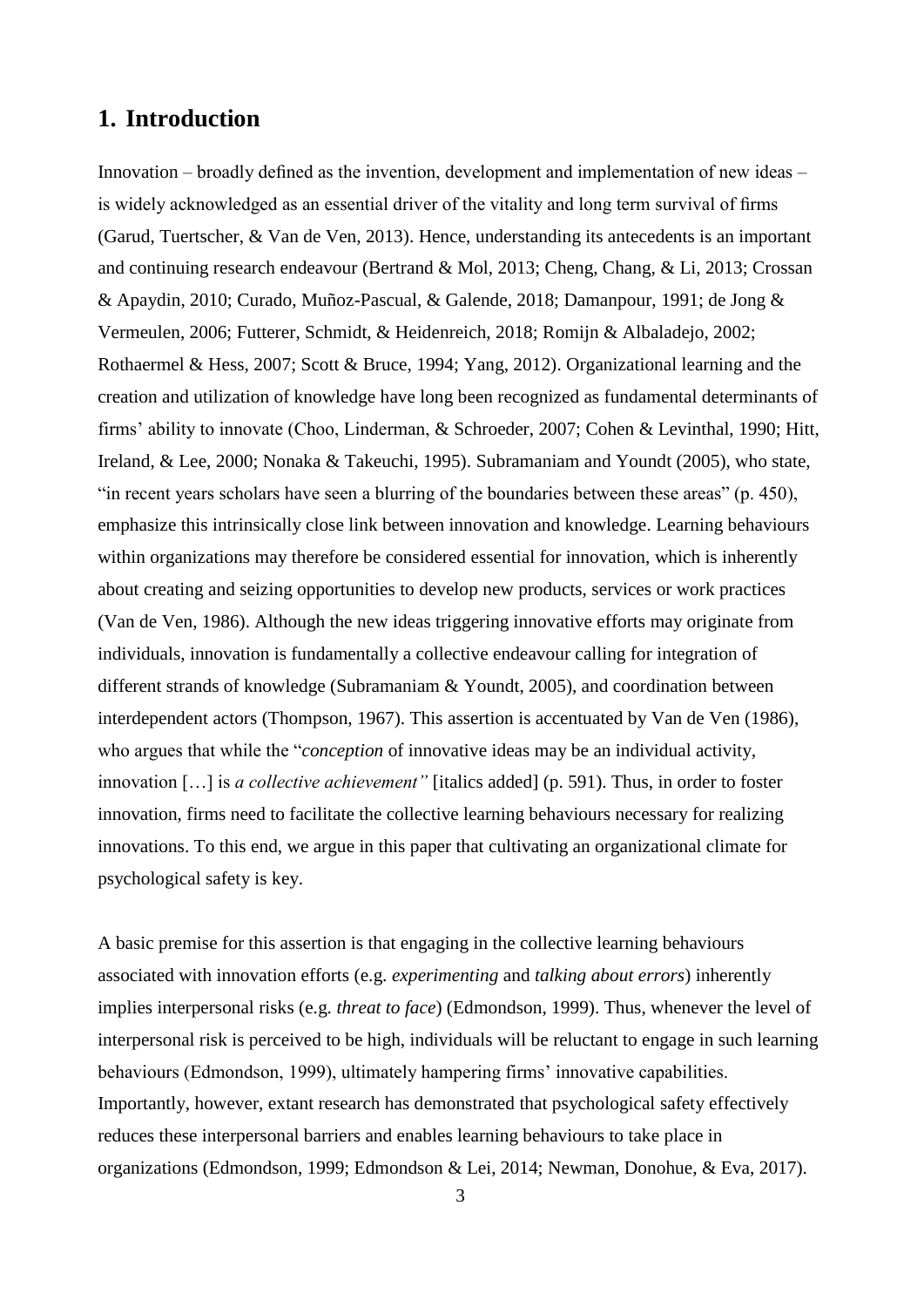More specifically, research has reported positive associations between psychological safety and learning behaviour at the individual (Liu, Hu, Li, Wang, & Lin, 2014) as well as the team level of analysis (Bstieler & Hemmert, 2010; Edmondson, 1999), and provided empirical support for the notion that psychological safety positively influences innovation (Lee, Swink, & Pandejpong, 2011; Post, 2012) and knowledge creation (Choo et al., 2007). Given that in Edmondson's (1999) seminal paper, psychological safety is conceptualized as a team level construct denoting "a shared belief that the team is safe for interpersonal risk taking" (p. 354), it is not surprising that the majority of research has employed a team-level analytical lens (Bstieler & Hemmert, 2010; Choo et al., 2007; Edmondson, Bohmer, & Pisano, 2001; Edmondson & Lei, 2014; Edmondson & Nembhard, 2009; Lee et al., 2011; Newman et al., 2017; Post, 2012). Consequently, there is a relative paucity of research concerning psychological safety at the organizational level (Edmondson & Lei, 2014; Newman et al., 2017), with the studies by Baer and Frese (2003), Carmeli (2007), and Carmeli and Gittell (2009) serving as prominent exceptions. Although Newman et al. (2017) advocate for the potency of psychological safety as a team-level construct, they recognize that "a climate of psychological safety might exist in smaller organizations" (p. 524) and call explicitly for further empirical research to confirm this assertion. In line with their call, we follow Baer and Frese's (2003) conceptualization of psychological safety at the organizational level, and employ this in a context of SMEs in order to investigate the extent to which such an organizational climate influences firms' innovative capabilities and innovation performance. While previous research has demonstrated the existence of a positive link between psychological safety and learning behaviours, and alluded to its potential impact for firms' ability to innovate, less is known as to whether psychological safety influences distinct innovative capabilities differently. This study addresses this gap in the literature by explicitly delineating between different innovative capabilities and testing the extent to which each are affected by an organizational climate for psychological safety.

It has been suggested that psychological safety is becoming increasingly important for facilitating firms' success in today's business environment (Edmondson & Lei, 2014; Newman et al., 2017), where the pressures on organizational members to engage in explorative endeavours are escalating along with the growing requirements for firms to continuously innovate to create new advantages (Dess & Picken, 2000; March, 1991; Tushman & O'Reilly III, 1996). Prior research has indicated that particular organizational climates may be conducive to innovation (Baer & Frese, 2003; Crossan & Apaydin, 2010; Yang, 2012). In line with these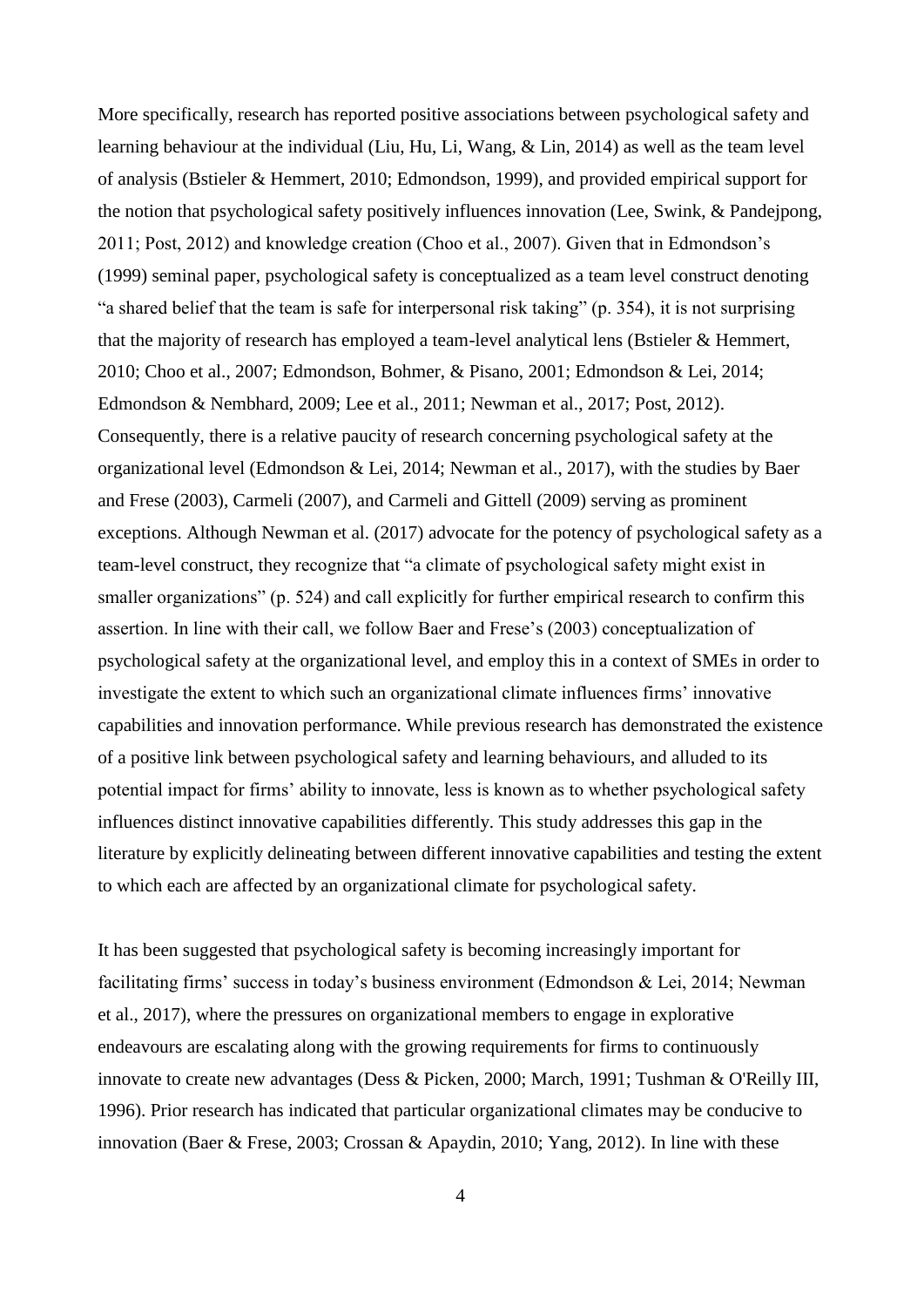notions, we propose in this paper that an organizational climate for psychological safety will enable employees to engage in the explorative learning behaviours underpinning radical innovations, thus enhancing the firm's radical innovative capability. Furthermore, we assess the impact of external contingencies in terms of environmental dynamism on the proposed relationship between an organizational climate for psychological safety and a firm's radical innovative capability, thus contributing to the literature by responding to recent calls for "further research on the boundary conditions of psychological safety's effects" (Edmondson & Lei, 2014, p. 27).

This paper's contribution to the innovation literature is therefore threefold. Firstly, by investigating the association of psychological safety as an organizational level construct with firms' innovation performance we provide further justification for conceptualizing a climate for psychological safety at the organizational level of analysis, and accentuate the concept's importance in understanding the antecedents to innovation. Secondly, we conduct the first empirical examination of the extent to which an organizational climate for psychological safety is differentially associated with distinct types of innovative capabilities, by differentiating these explicitly. Thirdly, we investigate how the level of dynamism in firms' external environment moderates the association between psychological safety and radical innovative capability, hence advancing the understanding of the concept's boundary conditions.

The remaining parts of this paper are structured as follows. First, hypotheses are developed based on a review of relevant theory. Secondly, the methods used for performing analyses and the operationalization of concepts are described. Thirdly, the results from the performed analyses are presented. Finally, the results are discussed and conclusions are presented, in addition to comments on possible research limitations and suggestions for future research.

### **2. Theoretical background and hypotheses development**

The idea that learning and innovation are two closely interrelated concepts seems to be both intuitively appealing and generally supported by extant literature (Calantone, Cavusgil, & Zhao, 2002; Choo et al., 2007; Cohen & Levinthal, 1990; Subramaniam & Youndt, 2005). In this paper, we adopt the view that innovation within firms is fundamentally about organizational learning and new knowledge creation (Cohen & Levinthal, 1990; Grant, 1996; Hitt et al., 2000;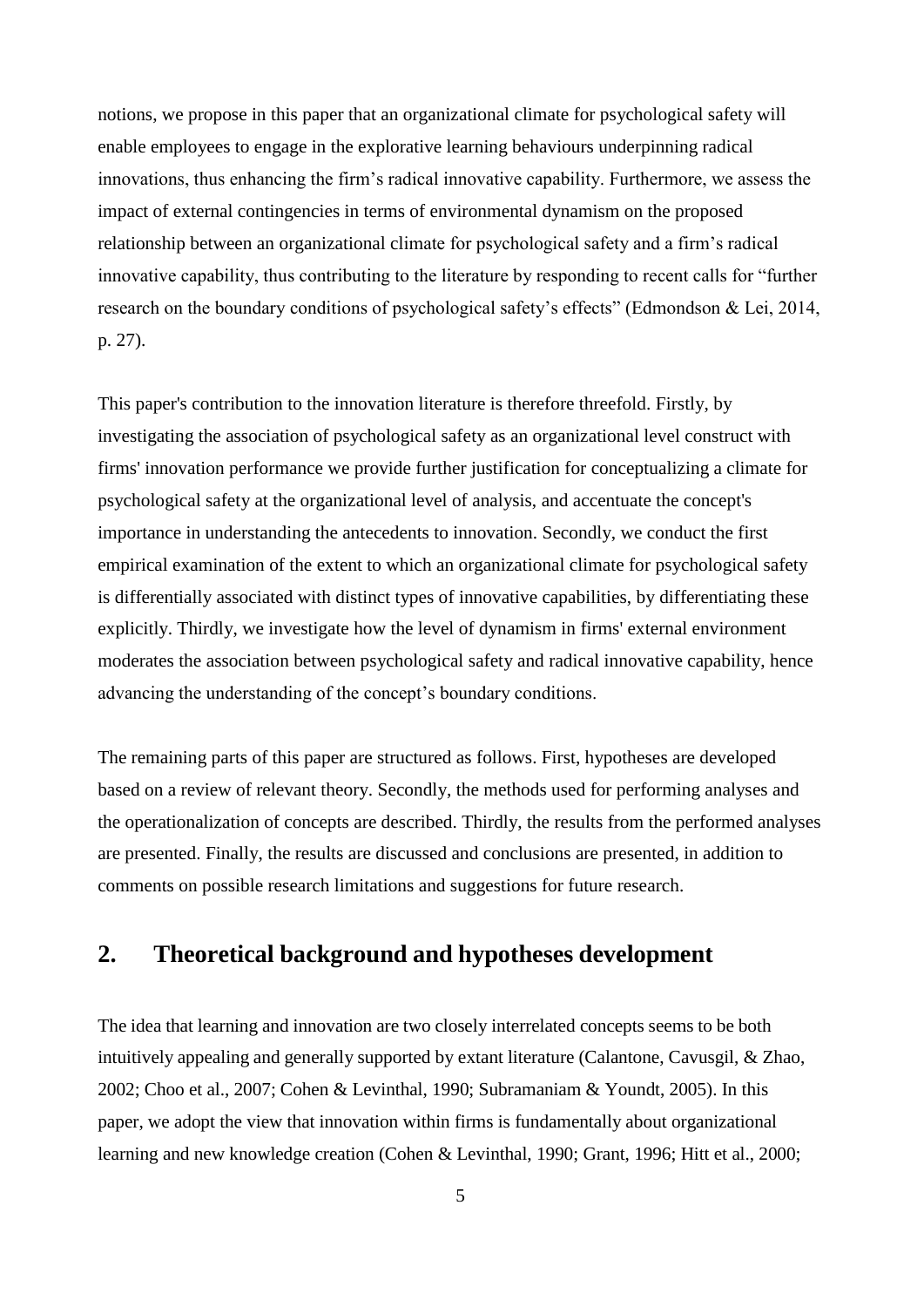Nonaka & Takeuchi, 1995; Subramaniam & Youndt, 2005), and that learning behaviours may therefore reasonably be considered the key drivers for realizing innovations in organizations. Consistent with the notion that innovation is essentially a collective endeavour (Van de Ven, 1986), requiring the integration of different strands of knowledge (Subramaniam & Youndt, 2005) and thus extensive coordination between interdependent organizational actors (Edmondson & Lei, 2014), we assert that collective learning behaviours within organizations are the fundamental underpinnings for firms' successful realization of innovations. Building on this premise, and the fact that previous research has shown that psychological safety fosters learning behaviours within organizations (Bstieler & Hemmert, 2010; Edmondson, 1999; Edmondson, 2002; Edmondson & Lei, 2014; Liu et al., 2014; Newman et al., 2017), our baseline expectation is that there exists a positive relationship between psychological safety and innovation in firms.

In essence, the concept of psychological safety concerns individuals' shared perceptions of the consequences of taking interpersonal risks in a particular context (Edmondson, 1999; Edmondson & Lei, 2014). More specifically, a psychologically safe environment describes a setting in which individuals hold a shared perception that they are safe from the potentially negative consequences of engaging in behaviours that are generally thought to entail interpersonal risks (Newman et al., 2017). Psychological safety, in other words, "alleviates excessive concern about others' reactions to actions that have the potential for embarrassment or threat, which learning behaviours often have" (Edmondson, 1999, p. 355). Such learning behaviours include "seeking feedback, sharing information, asking for help, talking about errors, and experimenting" (Edmondson, 1999, p. 351). These and other learning behaviours are arguably key in overcoming some of the basic organizational barriers to innovation, such as internal inertia and resistance to change (Dess & Picken, 2000). Through enabling these behaviours, psychological safety ultimately enhances the quality of innovation efforts. This assertion is consistent with the notion that individuals must feel psychologically safe in order to engage in the searching and experimenting activities associated with innovation processes (Un, 2010). Moreover, this appears to be substantiated by extant research reporting that psychological safety is conducive to innovation, essentially because it enables individuals to speak freely (enhancing the quality of shared information), ask questions, and proffer dissenting perspectives (Lee et al., 2011; Post, 2012), i.e. behaviours that are known to be inherently psychologically threatening (Argyris & Schön, 1978; Edmondson, 2002).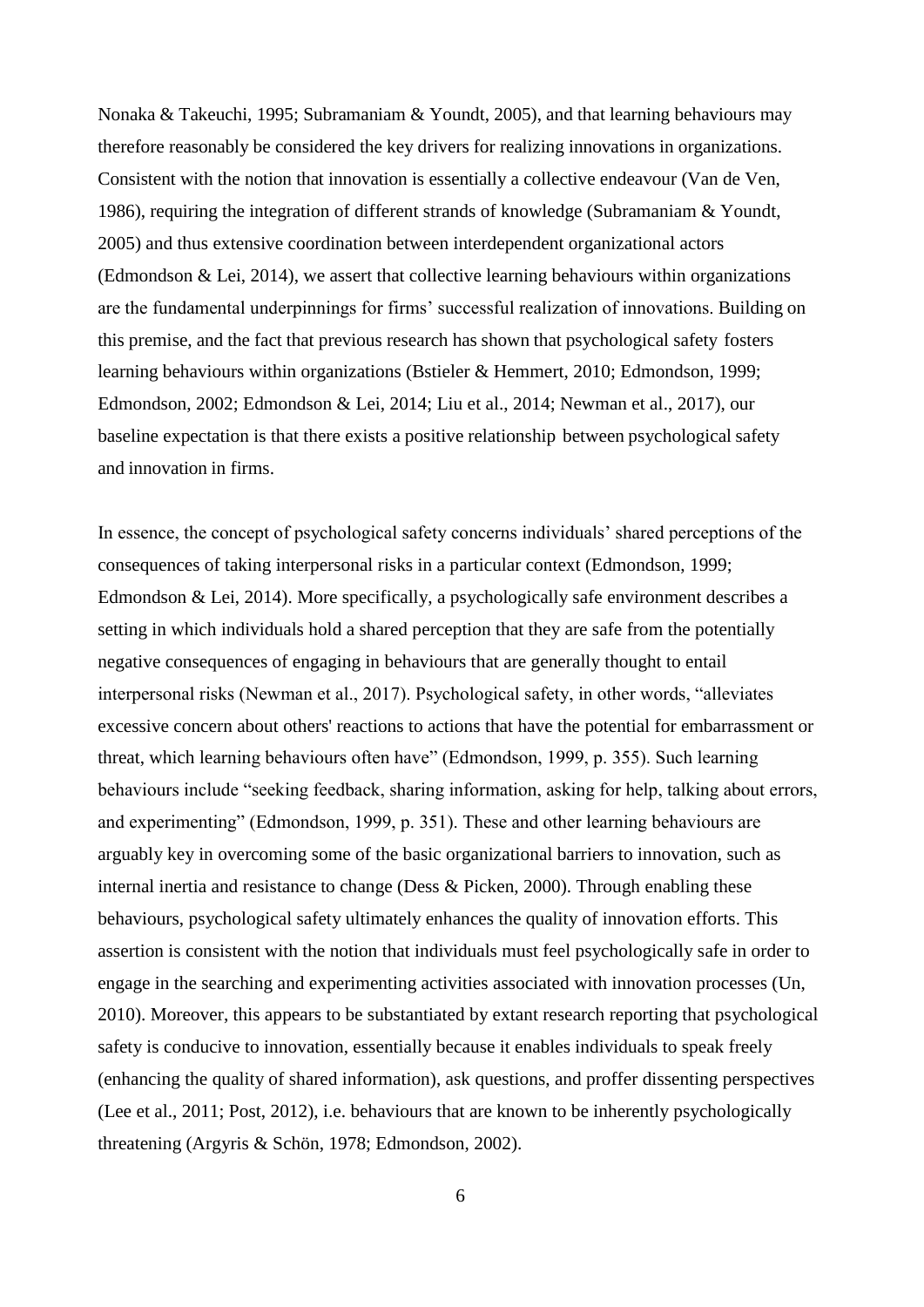Importantly, however, the advantageous effects of psychological safety identified in the received literature are almost exclusively concerned with the individual- or team level of analysis (Newman et al., 2017), implying that less is known about whether these mechanisms also apply at the organizational level. Edmondson and Lei (2014) conclude that psychological safety is particularly relevant for understanding organizational learning, and that this will hold true "across levels of analysis (individual, group, and organization)" (p. 36). Accordingly, it seems reasonable to assert that psychological safety *at the organizational level* will be of substantial importance for explaining firm level outcomes and phenomena (Baer & Frese, 2003; Carmeli, 2007), such as firm innovation performance (Curado et al., 2018) and innovative capabilities (Subramaniam & Youndt, 2005; Yang, 2012). Consequently, we follow Baer and Frese (2003), who "extend the construct of team psychological safety to an organizational climate for psychological safety" (p. 50), and thus conceptualize psychological safety as an organizational level phenomenon. That such a conceptualization is in fact meaningful is supported by Baer and Frese (2003), who report that their empirical findings provide "justification for thinking of a climate for psychological safety not only as a team-level construct, but also as an organizationallevel construct" (p. 57).

The appropriateness of conceptualizing an organizational climate for psychological safety depends on the extent to which it is reasonable to assume the existence of a unitary organizational climate (Baer & Frese, 2003), given that shared perceptions is a prerequisite for psychological safety (Edmondson, 1999). Such an assumption is plausible for relatively small firms, and less so for larger ones (Baer & Frese, 2003). Hence, it is appropriate to assume the existence of a unitary organizational climate in small and medium sized enterprises (SMEs), which provide the context for the present study. Moreover, in SMEs, successfully realizing innovations may depend more heavily on drawing from all the available human resources within the firm, thus requiring psychological safety to exist at an organizational level, rather than merely at the level of individual teams. Given that innovation is inherently a collective effort (Van de Ven, 1986), it implies strong interdependencies between the actors involved within the organization (Edmondson & Lei, 2014). These interdependencies will be relatively more salient for the individuals in SMEs compared to those in large firms, as the former will likely hold a more complete overview of a focal firm's employees and their actions. Such highly salient interdependencies imply that the potential for perceived interpersonal threat is greater (i.e. more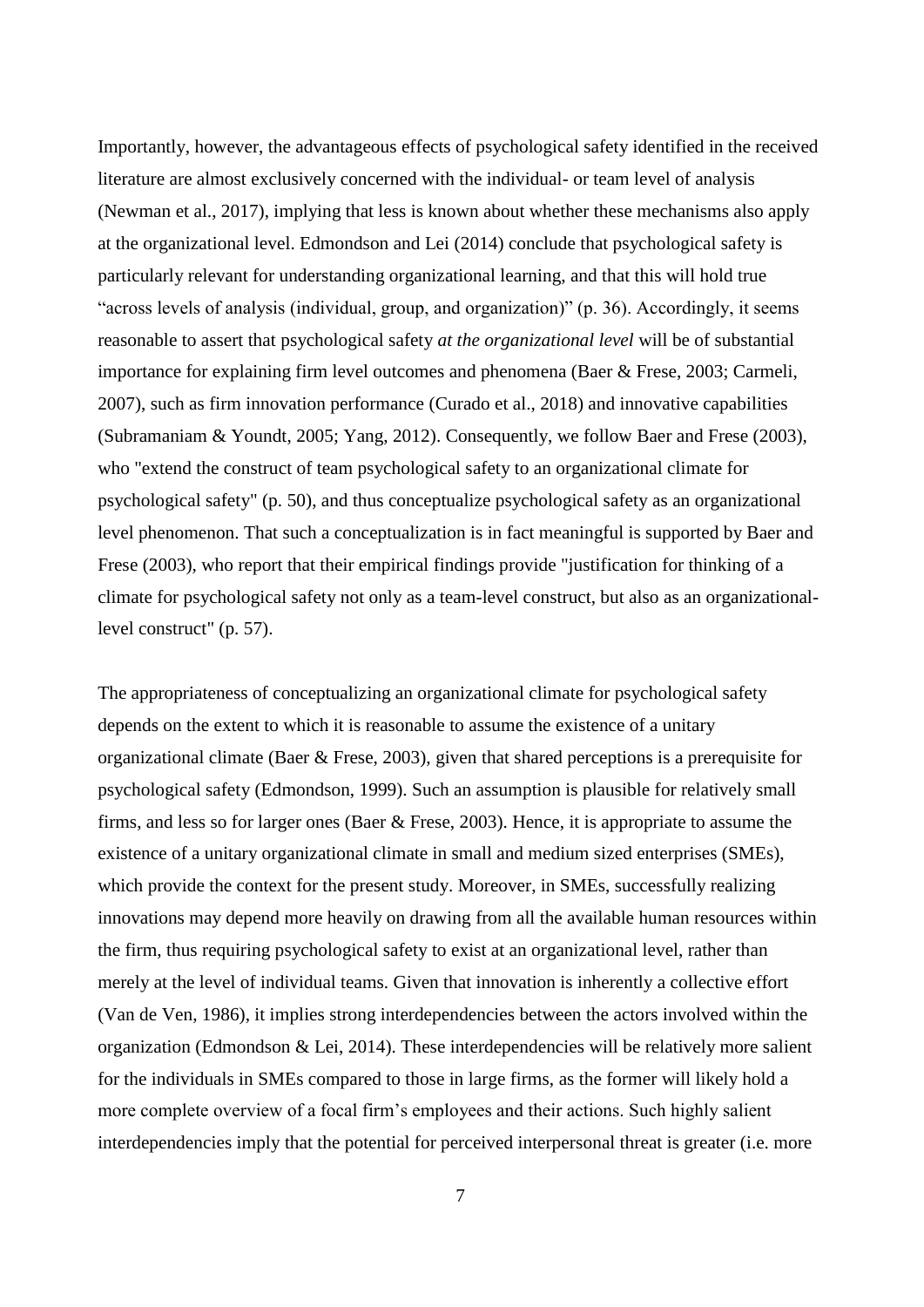all-encompassing) in SMEs than in large firms, because, for example, talking openly about errors (or other potentially face-threatening learning behaviours) in the former will be noticed by – and potentially affect – a relatively larger proportion of the people in the organization. Thus, given this assertion that the potential for perceived interpersonal threat is higher in SMEs – consequently posing greater barriers to the learning behaviours key to innovation – the need for psychological safety is more important for innovation in SMEs than in large firms. This explanation seems consistent with anecdotal evidence from large organizations, in which high risk innovation projects have been found to sometimes 'fly under the radar' of management awareness, which is arguably a less feasible approach for high-risk projects in SMEs (i.e. failures cannot be easily hidden in SMEs, implying a greater need for psychological safety). Thus, we adopt the construct of an organizational level climate for psychological safety, which Baer and Frese (2003) define as "formal and informal organizational practices and procedures [which guide and support] open and trustful interactions within the work environment" (p. 50).

Building on the insights elaborated above, we advance the following argument. In an organizational climate characterized by a high level of psychological safety, employees will readily engage in the learning behaviours associated with innovation, such as sharing information, experimenting, asking for help, and evaluating failures. A climate for psychological safety enhances the quality of work and the richness of information exchange among organizational members (Baer & Frese, 2003; Edmondson, 1999), and enables them to overcome barriers to innovation, such as a 'fear of failure' (Carmeli, 2007; Edmondson, 2011). In short, psychological safety is epitomized in how it facilitates learning behaviour by reducing perceived interpersonal threats. This enhances organizational members' willingness and ability to challenge the status quo (Edmondson  $\&$  Lei, 2014), which is fundamental to innovation in firms (Dess & Picken, 2000; Hitt et al., 2000; Tushman & Anderson, 1986; Van de Ven, 1986). Thus, an organizational climate for psychological safety will likely assist in the generative process of innovation by enabling individuals to question and refine existing practices, voice new ideas, and experiment and develop new products, services, and 'ways of doing things'. In summary, given that "a psychologically safe environment enables divergent thinking, creativity, and risk taking and motivates engagement in exploratory and exploitative learning" (Edmondson & Lei, 2014, p. 31), it seems reasonable to assert that these behaviours positively influence innovation within firms. Expectedly, an organizational climate facilitating such learning behaviours is crucial for enhancing the quality of all the aspects of the innovation process – encompassing the invention,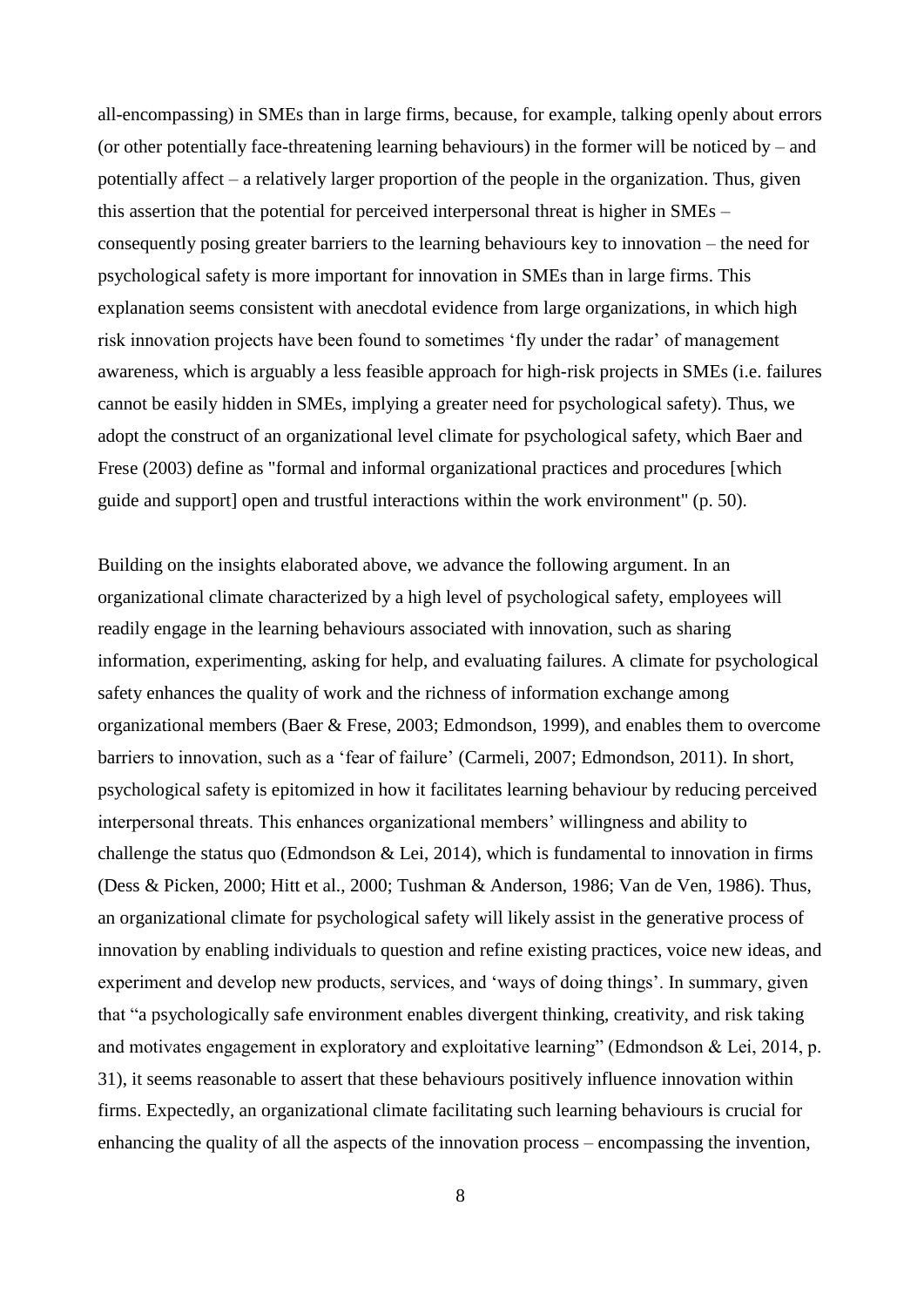development and implementation of new ideas (Garud et al., 2013) – thus ultimately leading to increased innovation performance. Consequently, our first hypothesis reads:

**H1.** An organizational climate for psychological safety is positively associated with SMEs' innovation performance.

In the innovation management literature, a central distinction is made between incremental and radical innovations (Crossan & Apaydin, 2010; Koberg, Detienne, & Heppard, 2003; McDermott & O'Connor, 2002; Popadiuk & Choo, 2006; Tushman & Anderson, 1986; Tushman & O'Reilly III, 1996; Un, 2010), and it has long been recognized that these "require quite different organizational capabilities" (Henderson & Clark, 1990, p. 9). Seminal research has thus differentiated between radical and incremental innovative capabilities (Abernathy & Clark, 1985). Essential to the delineation between these two types of innovative capabilities is that they vary in the nature by which knowledge is drawn upon (Cardinal, 2001; Henderson & Clark, 1990; Subramaniam & Youndt, 2005), and that they are differentially underpinned by the distinct organizational learning activities of exploration and exploitation (March, 1991; Popadiuk & Choo, 2006). More specifically, while an incremental innovative capability requires the *reinforcing* of prevailing knowledge, a radical innovative capability is dependent on *transforming* prevailing knowledge (Subramaniam & Youndt, 2005). Similarly, a radical innovative capability is fundamentally underpinned by *explorative* learning behaviours, while incremental innovative capabilities are more closely associated with exploitation (Popadiuk & Choo, 2006), and thus less explorative in nature (Crossan & Apaydin, 2010). This assertion is supported by the empirical study performed by Koberg et al. (2003), which reported that experimentation (an exploration process activity) had a stronger positive influence on radical innovation than on incremental innovation. Hence, an incremental innovative capability reflects an organization's capacity to realize innovations that refine and reinforce existing products and/or services, while a *radical innovative capability* is defined as "the capability to generate innovations that significantly transform existing products and [or] services" (Subramaniam & Youndt, 2005, p. 452). Building on this distinction, we argue in the following that an organizational climate for psychological safety is particularly beneficial for a firm's radical innovative capability.

9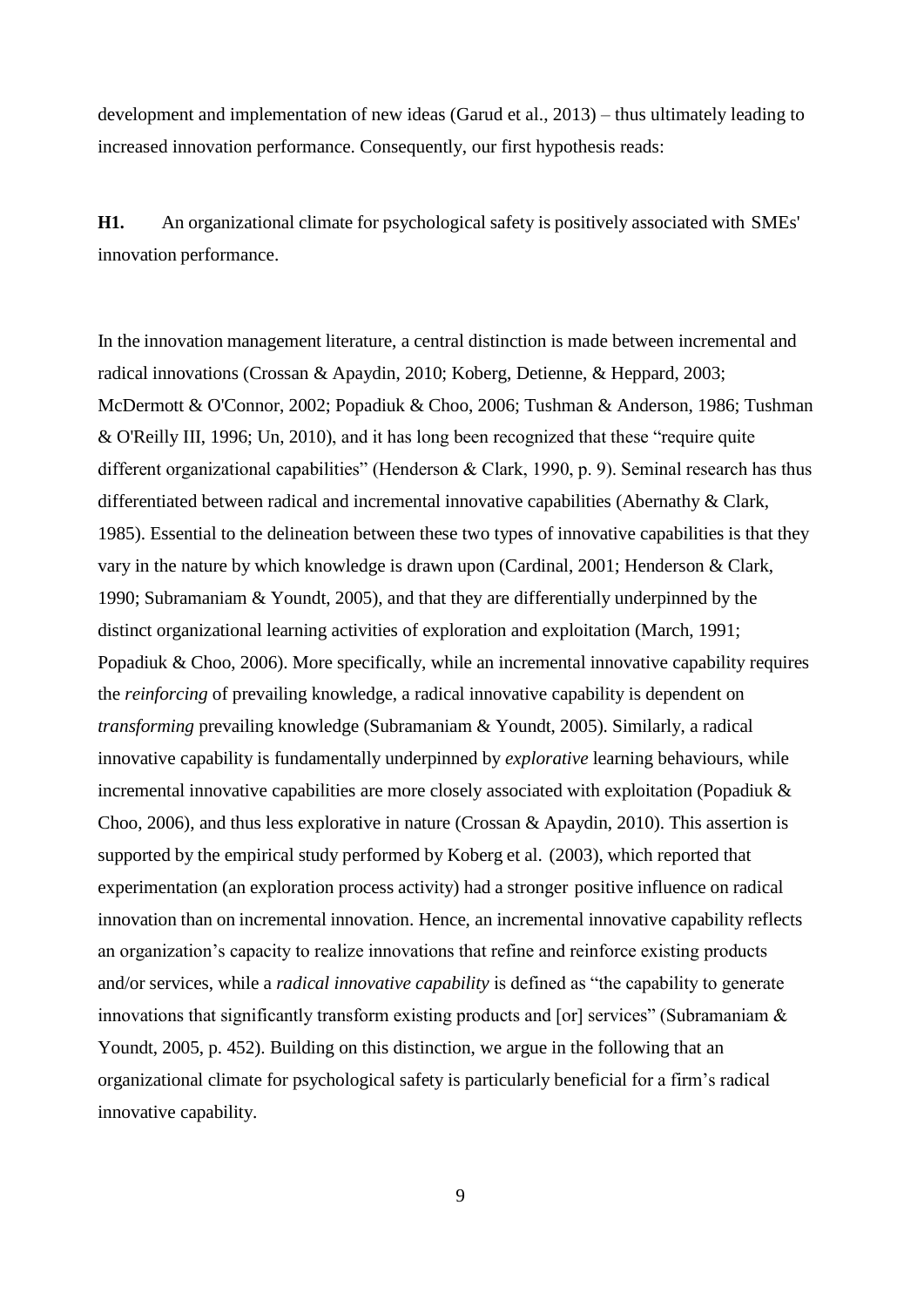Given that radical and incremental innovative capabilities rests on such different foundations, it seems reasonable to assert that fostering the former inherently entails higher levels of interpersonal risk-taking (Edmondson, 1999). As *transforming knowledge* and *experimenting* must reasonably be categorized as high-risk learning behaviours that are inherently psychologically threatening (Argyris & Schön, 1978; Edmondson, 2002), these underpinnings of a radical innovative capability are likely better cultivated in a psychologically safe environment. Moreover, considering one of March's (1991) key points, namely that "The essence of exploration is experimentation with new alternatives. Its returns are uncertain, distant, and often negative." (p. 85), it seems less likely that individuals will engage in explorative learning behaviours if they perceive that the organizational climate is not psychologically safe (e.g., that one expects to be punished for mistakes or negative outcomes). Conversely, in an organizational climate for psychological safety, experimentation is among the learning behaviours that are likely to be fostered (Baer & Frese, 2003; Edmondson, 1999; Edmondson & Lei, 2014), thus expectedly enhancing the firm's radical innovative capability.

Furthermore, we contend that the tasks involved in developing a radical innovative capability are substantially complex, significantly more so than for an incremental innovative capability, and that the former therefore implies higher risks (Alexander & Van Knippenberg, 2014; McDermott & O'Connor, 2002; O'Connor & McDermott, 2004). As task complexity increases (Campbell, 1988), so does the risk of failure (Alexander & Van Knippenberg, 2014), which is of course a fundamental barrier to engaging in innovation efforts, particularly in organizational contexts characterized by a high degree of 'fear of failure' (Edmondson, 2011), i.e. low psychological safety (Edmondson, 1999). Therefore, assuming that a high level of complexity is involved in *transforming prevailing knowledge* (Subramaniam & Youndt, 2005), and that *exploration* is inherently complex given its high degree of uncertainty and distant returns (March, 1991), it can be expected that these fundamental elements of a radical innovative capability are positively affected by an organizational climate for psychological safety, because it alleviates the interpersonal risks involved in these radical innovation enhancing behaviours. In other words, because the complexities underlying a radical innovative capability are significantly greater than for an incremental innovative capability – implying that the former's associated risk of failure is greater – an organizational climate for psychological safety should be more important for the former. This assertion seems to be in accordance with Un's (2010) empirical findings, suggesting that (in the case of product innovation) psychological safety has a stronger impact on radical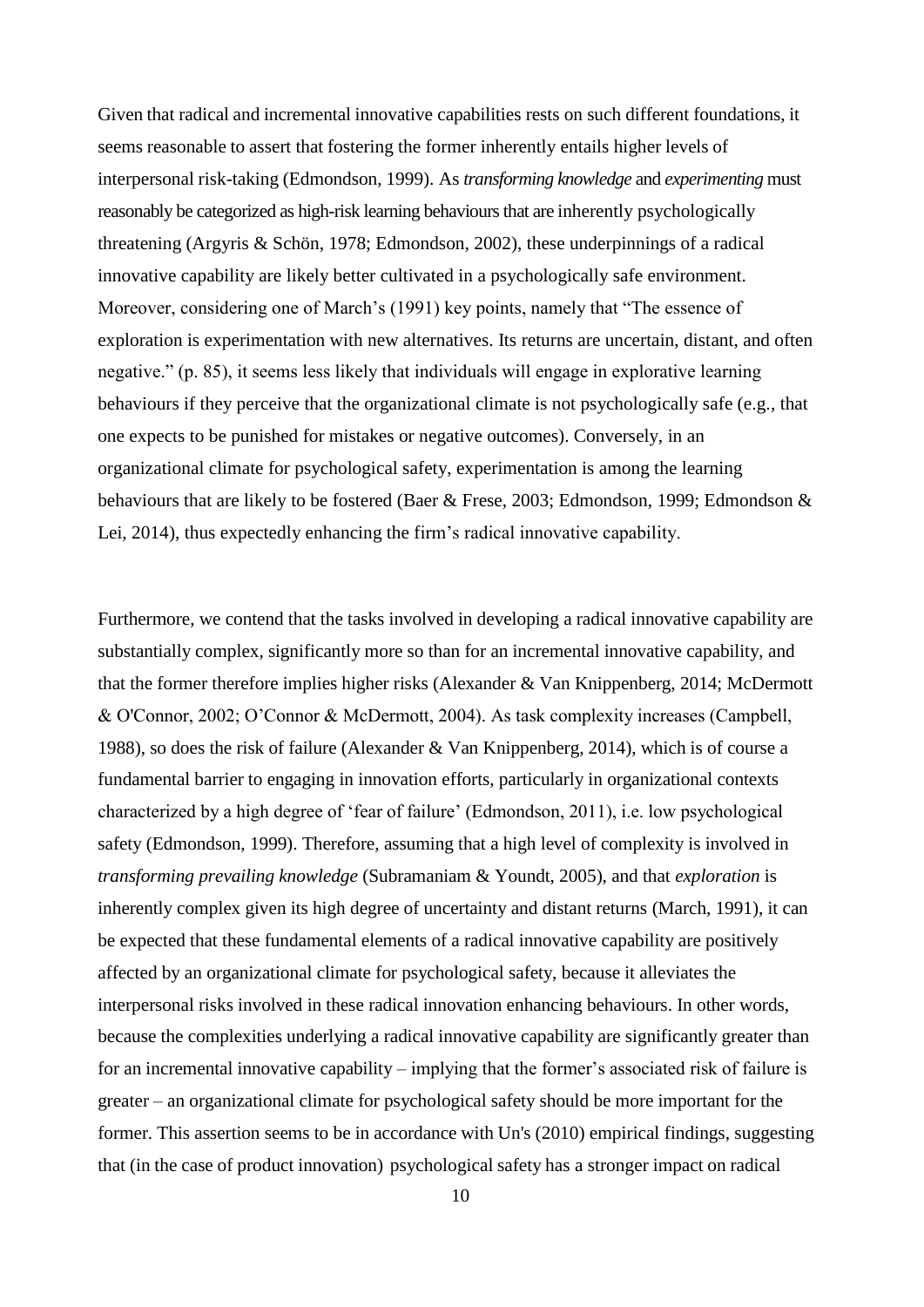innovations than on incremental innovations. Moreover, Sanner and Bunderson (2015) find that the positive effect of psychological safety on learning and performance is dependent on the level of task-complexity. Our basic argument is thus in accordance with research demonstrating that the positive influence of psychological safety on learning behaviour is stronger when the nature of the work entails greater uncertainty and complexity (Edmondson & Lei, 2014; Sanner & Bunderson, 2015), key characteristics of the essential elements underpinning a radical innovative capability (March, 1991; Subramaniam & Youndt, 2005). Thus, we advance the following hypothesis:

**H2.** An organizational climate for psychological safety is positively associated with SMEs' radical innovative capability.

The overarching positive effects that we argue for in this paper, of an organizational climate for psychological safety on SMEs' radical innovative capability, may be affected by contingencies external to the organization. Understanding the possible boundary conditions for the effects of psychological safety has been identified as a fruitful research endeavour (Edmondson & Lei, 2014). In this particular context, we expect that the level of dynamism in a firm's task environment affect the proposed relationship between the firm's organizational climate for psychological safety and its radical innovative capability. Environmental dynamism is related to the degree of changes in the environment of the firm, as described by Zahra and Bogner (2000) and may be an external factor influencing firm level innovation activity. Rapid changes in customer preferences or technology shifts may result in outdated or uncompetitive products and services (Jansen, Van Den Bosch, & Volberda, 2006). Research seems to provide some evidence that environmental dynamism has a stronger influence on radical innovation than on incremental innovation (see e.g. Koberg et al., 2003, p. 37). Furthermore, the literature suggests that psychological safety will be of particular importance in settings where exploration activities are essential (Kostopoulos & Bozionelos, 2011). This is because engaging in the learning behaviours associated with exploration inherently involves high levels of uncertainty, something that is obviously enhanced by an uncertain external environment, which implies a high risk of failure (Edmondson & Nembhard, 2009). An external environment characterized by a high level of dynamism (including threats from competitors, changing customer preferences, short product life cycles etc.) provides an incentive for an organization to pursue radical innovations. Thus, a high level of environmental dynamism could be expected to qualify as such a setting "where exploration activities are vital" (Kostopoulos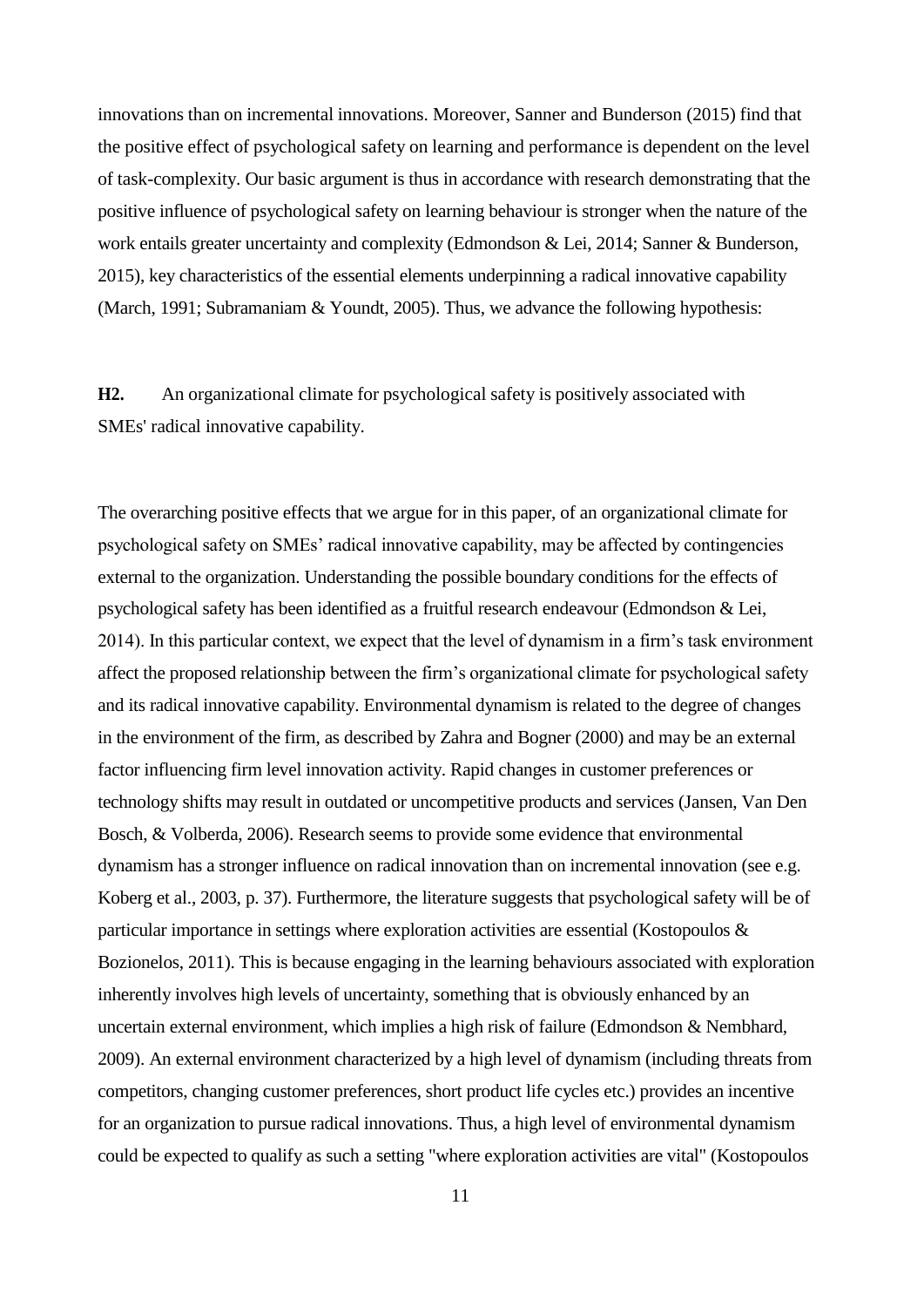and Bozionelos, 2011, p. 391).

Given the complexities and high levels of uncertainty linked with the core elements of a radical innovation capability discussed above (March, 1991; Popadiuk & Choo, 2006; Subramaniam & Youndt, 2005), and their associated high risks of failure (Alexander & Van Knippenberg, 2014; McDermott & O'Connor, 2002), it seems reasonable to assert that these uncertainties and complexities will be amplified in a highly dynamic environment. Thus, it can be expected that the already proposed advantageous impact of an organizational climate for psychological safety on a firm's radical innovative capability will be enhanced, as the collective learning behaviours entailing high interpersonal risks underpinning a radical innovative capability are required to address the demands from the external environment. Therefore, it is proposed:

**H3.** An organizational climate for psychological safety has a stronger positive association with radical innovation capabilities in a highly dynamic environment than in a stable environment.

In addition to its expected association with innovation performance, an organizational climate for psychological safety arguably also affects the organization's general ability to innovate, namely its innovation capability. Given that there is a lack of consensus on a definition of the widely used concept of "innovation capability" (Zawislak, Cherubini Alves, Tello-Gamarra, Barbieux, & Reichert, 2012), there is some freedom in how to operationalize the construct. Building on the definition purposed by Zawislak et al. (2012), we conceptualize innovation capability as the organization's ability to realize product, service, process and business model developments that can "lead [the organization] to Schumpeterian profits, i.e., innovation" (Zawislak et al., 2012 p. 15).

Malhotra, Ahire, and Shang (2017) distinguish between three dimensions of psychological safety, namely openness to others' opinions, willingness to speak up and capacity to foster collaboration. We expect psychological safety to have a positive impact on all types of innovation capabilities, as exemplified by the advantages of openness, willingness to speak up and collaboration. Following this reasoning, Calantone et al. (2002) focus the importance of learning behaviour for "enhancing [an organization's] innovation capability" (p. 517), and we expect that an organizational climate for psychological safety facilitate such learning behaviour. Our expectations are formulated in H4: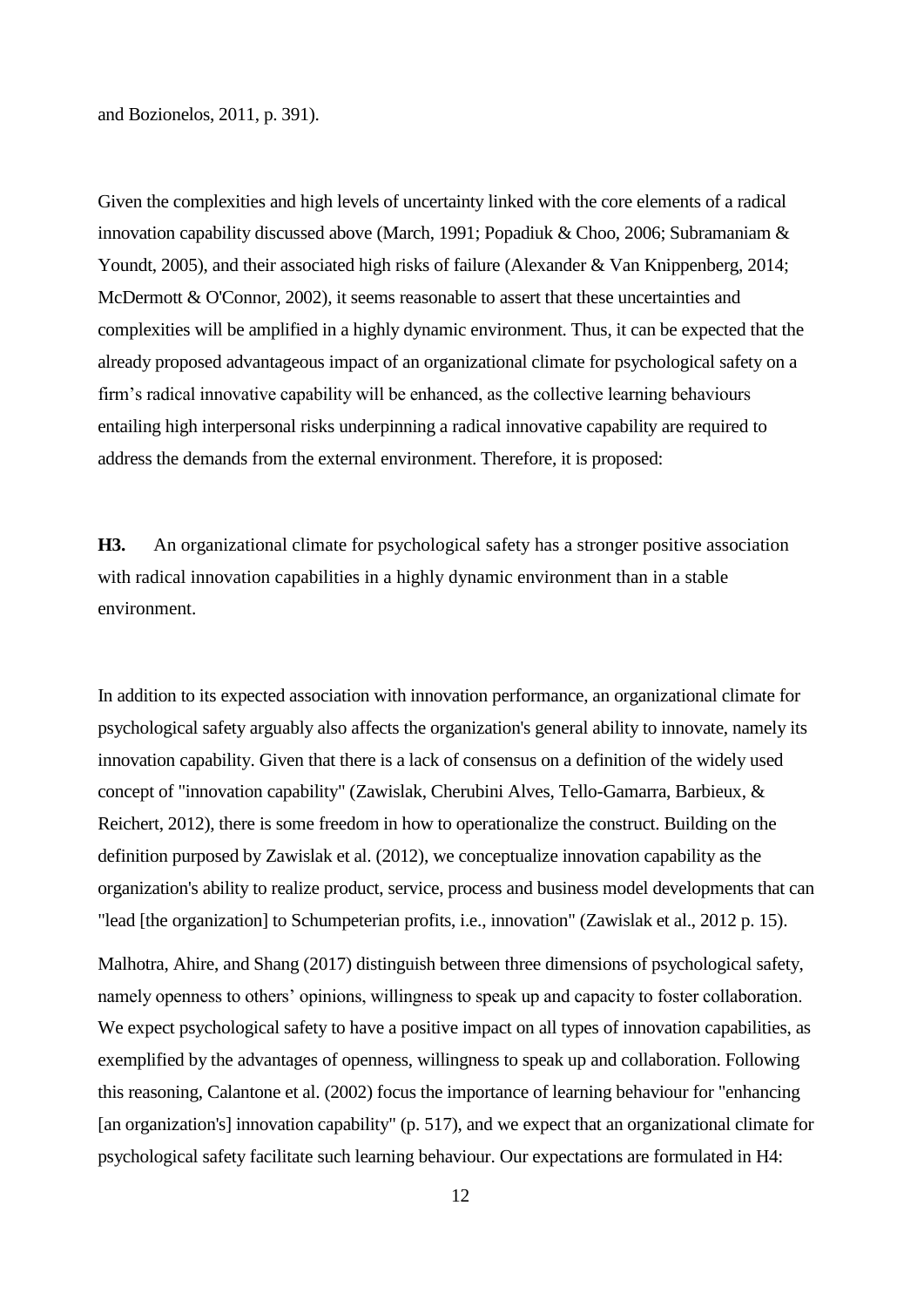**H4.** An organizational climate for psychological safety is positively associated with SMEs' a) product innovation capability, b) process innovation capability, c) service innovation capability and d) business model innovation capability

Although "business model innovation" is not explicitly accounted for in the innovation frameworks examined in Popadiuk and Choo's (2006) theoretical review, it has been firmly established by subsequent literature as a distinct innovation category (Chesbrough, 2010; Teece, 2010; Zott, Amit, & Massa, 2011). According to Zott et al. (2011), an organization's business model can be considered "a vehicle *for* innovation as well as a subject *of* innovation" (p. 1034). Precisely because a business model is so closely related to an organization's way of doing business, changing it implies overcoming significant barriers. This is illustrated by Chesbrough's (2010) account of how Xerox failed to take advantage of technological innovations because of their poor fit with the company's existing business model, which eventually resulted in the technologies becoming "'orphans' within the company" (p. 356). As noted by Teece (2010), inertia is likely to be considerable when attempting to change an organization's business model because it "literally involves changing the paradigm by which it goes to market" (p. 187). Consequently, business model innovation implies a high level of interpersonal risk-taking within the organization. Therefore, an organizational climate for psychological safety is needed in order for business model innovation to be realized.

Both Chesbrough (2010) and Teece (2010) argue that in order for an organization to overcome the barriers to business model innovation, a commitment to *extensive experimentation* is necessary. Hence, the process of business model innovation is closely associated with *exploration* activities, which implies high levels of interpersonal risk (as discussed above). Furthermore, they advocate that significant trial-and-error is required (Chesbrough, 2010; Sosna, Trevinyo-Rodríguez, & Velamuri, 2010; Teece, 2010), which implies that the organization's ability to learn from failure is essential to succeed with business model innovation. Since also effectively learning from failure requires a climate for psychological safety (Edmondson, 2011), such a climate should have a positive influence on an organization's business model innovation capability. Moreover, business model innovation is clearly a high-complexity task (Teece, 2010), which arguably implies the greater influence of psychological safety (Edmondson & Lei, 2014; Sanner & Bunderson, 2015).

This forms the basis for the following reasoning. Given that business model innovation is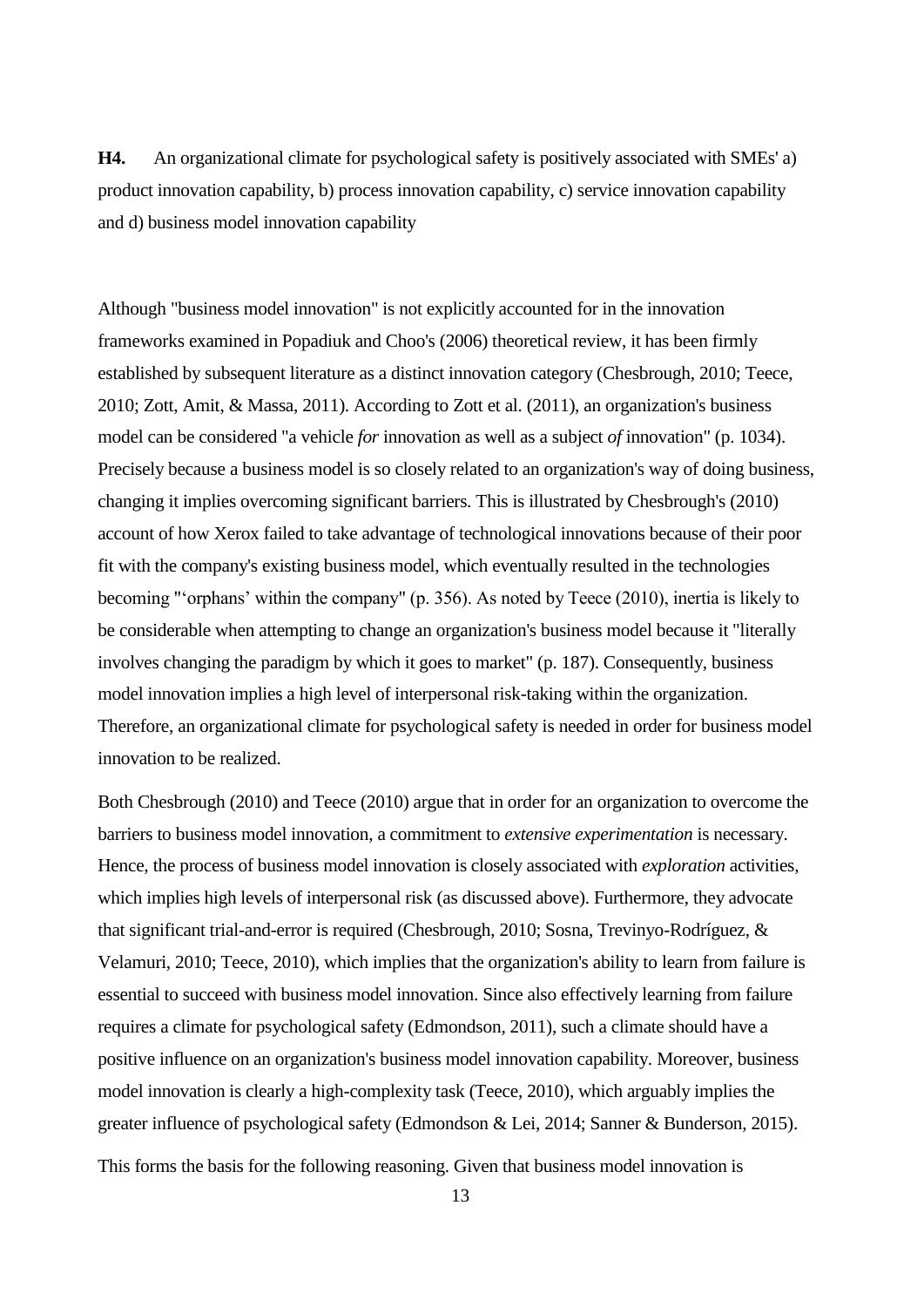associated with greater cognitive inertia and resistance to change compared to other types of innovation, business model innovation requires a greater level of psychological safety than that which is the case for product, process and service innovation. This is because challenging the current business model of an organization, in effect questioning the very essence of a business, arguably entails a greater level of interpersonal risk than most other conceivable behaviours in an organization. In summary, the above account appears to indicate that:

**H5.** An organizational climate for psychological safety has a stronger positive association with the organization's capability for business model innovation than for product-, process-, and service innovation capability.

### **3. Method**

### *3.1 The data*

The data material analysed in this paper was collected from a sample of Norwegian businessto-business SMEs involved in exporting activities. Only firms involved in exporting, with fewer than 250 employees, were selected for the study, resulting in a population of 2262 firms. We focus exporting SMEs, as these are important with regard to employment, export revenues and represent an important growth potential as have been described by Eurofound (2012), OECD (2012) and WTO (2016). The firms in the sample belong to different industries, and operate in both service and manufacturing sectors. Identification of firms was done using the Kompass Norway database.

After a pilot study was performed in order to fine-tune the survey-items, questionnaires were distributed to the relevant recipients by both paper and e-mail. The survey was addressed to the CEO. When the collection of data was finished in September 2014, answers to the survey questions were received from 380 respondents, resulting in a response rate of 16.8%. As is evident from the descriptive statistics presented in Table 1, the sample is rather heterogeneous. However, considering the mean values, the average values are firm establishment year 1971, 37 employees and 45.1% export share. All items were measured on 7-point Likert type scales. In order to perform the statistical analyses, SPSS software version 24.0 was used.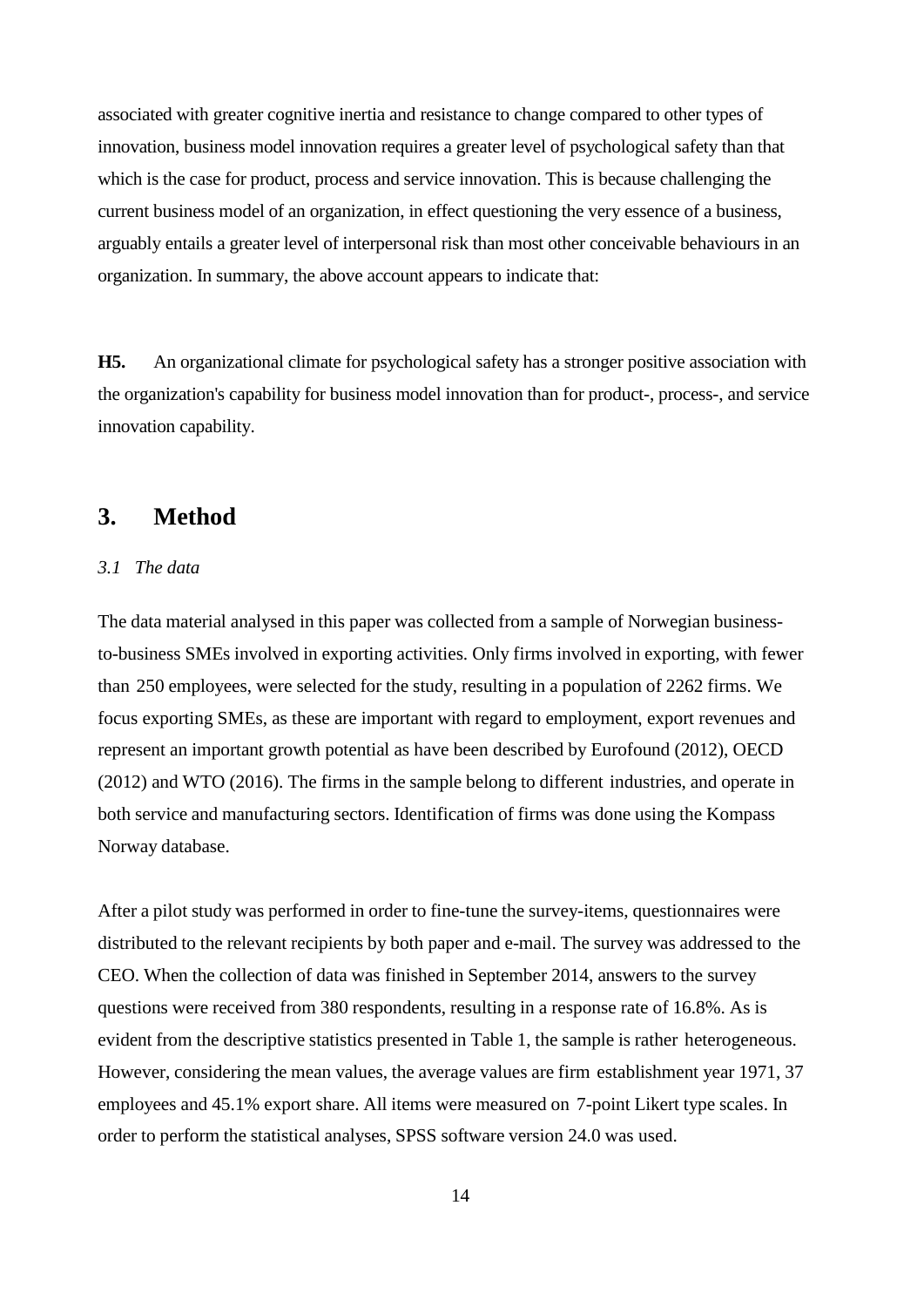#### **Table 1: Sample characteristics**

|                        | Mean | Std dev. |     |
|------------------------|------|----------|-----|
| Year of establishment  | 1971 | 29.02    | 371 |
| Share of foreign sales | 45.1 | 34.52    | 268 |
| Number of employees    | 37.0 | 48.49    | 377 |

### *3.2 Variables and measures*

#### *3.2.1 Independent variables*

The organizational climate for psychological safety was measured using a combination of six questions regarding the organizations' internal working environment (negatively phrased questions have been reverse-scored). These questions are based on Edmondson's (1999) sevenitem construct (see Table 2 for detailed information). The minor alterations made to Edmondson's (1999) original questions are because in the present survey there was only one respondent from each SME, and that psychological safety is conceptualized at the organizational level. Hence, the items referred to the organization rather than the 'team' as in Edmondson's (1999) original questionnaire. This approach is in line with previous research concerned with psychological safety at the organizational level (Baer & Frese, 2003; Carmeli, 2007). Reliability analysis of this construct gives a Cronbach's alpha value equal to 0.66. Edmondson (1999) reports a Cronbach's alpha of 0.82 for her measure of team level psychological safety, while Kostopoulos and Bozionelos (2011) find that  $\alpha$ =0.98 when using Edmondson's seven-item construct. Moreover, Choo et al. (2007) adopt three of the mentioned seven items in their study, which gave  $\alpha=0.74$ . Baer and Frese (2003) also find  $\alpha=0.82$  for their six-item construct of psychological safety, which has been adjusted to the organizational level. Although the  $\alpha$ =0.66 is somewhat lower than the commonly recommended threshold of  $\alpha$ =0.7, it is possible to argue for using constructs with slightly lower values (Bryman, 2016). We consider the described measure of an organizational climate for psychological safety appropriate, as a number of studies have been based on similar items.

Moreover, the construct is based on the assumption that the survey respondents, being members of the organizations' top management teams, are well positioned to provide an accurate indication of the level of the organizational climate for psychological safety. This assumption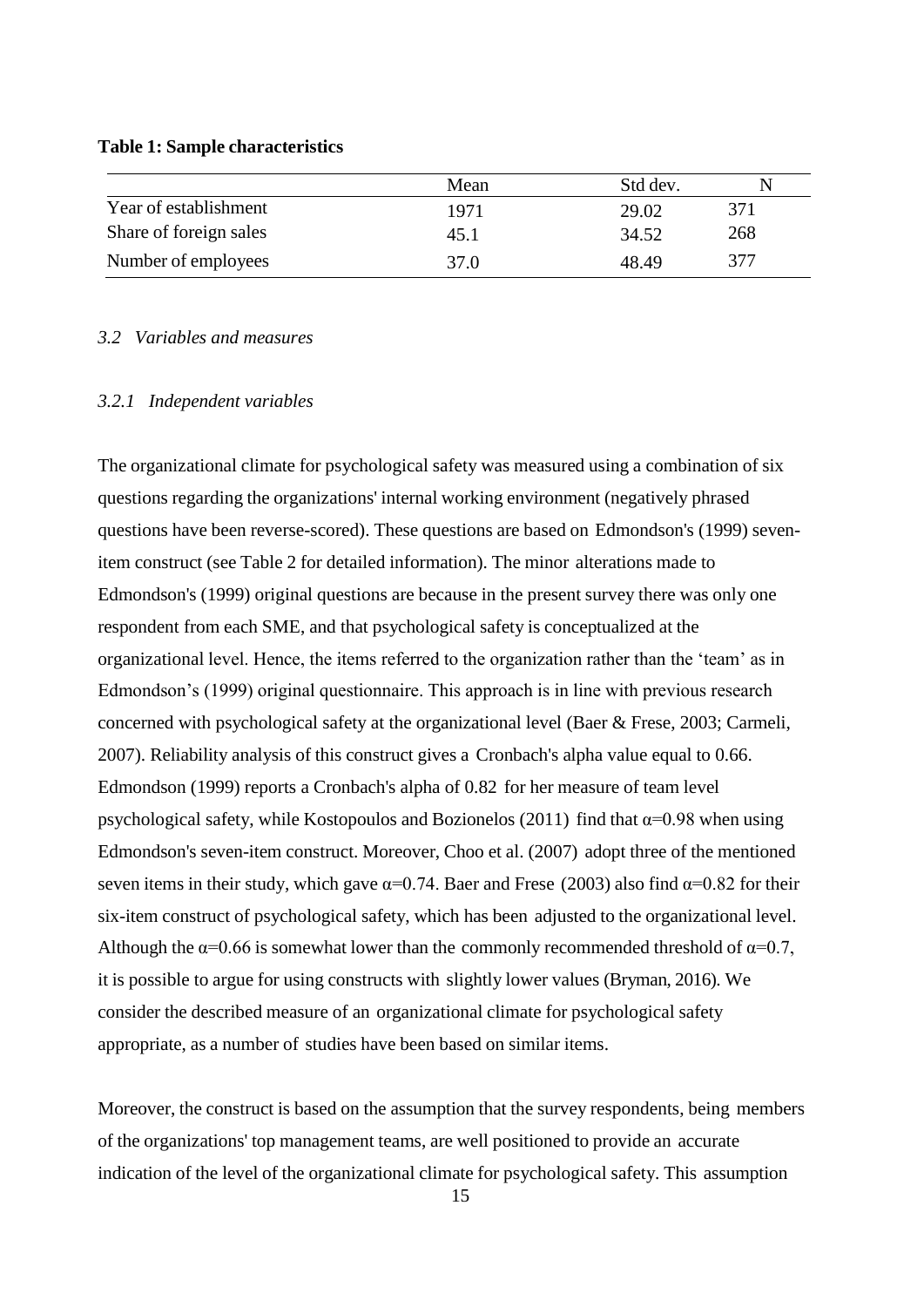seems reasonable, given that the organizations are all SMEs, and thus expectedly characterized by a unitary climate, as described by Baer and Frese (2003).

|                                                                    | N   | <b>Mean</b> | Std dev. |
|--------------------------------------------------------------------|-----|-------------|----------|
| <b>Environmental dynamism (EnvDyn) (0.74)</b>                      | 363 | 4.23        | 1.49     |
| New entrants are a constant threat to the firm                     | 365 | 3.99        | 1.73     |
| Competitors' products are a constant threat to the                 | 364 | 4.48        | 1.65     |
| Firm                                                               |     |             |          |
|                                                                    |     |             |          |
| Organizational climate for psychological safety (PS) (0.66)        | 331 | 5.30        | 0.87     |
| Employees value and respect each other's contributions             | 341 | 5.36        | 1.13     |
| In this firm, it is safe for employees to undertake risky projects | 338 | 4.84        | 1.55     |
| which may have a high probability of failure                       |     |             |          |
| If an employee makes a mistake, it is often held against           | 341 | 5.89        | 1.25     |
| him/her (reverse-scored)                                           |     |             |          |
| In this firm, it is easy to discuss difficult topics and problems  | 342 | 4.67        | 1.67     |
| In this firm, it is difficult to ask other employees for help      | 339 | 5.80        | 1.56     |
| (reverse-scored)                                                   |     |             |          |
| Employees actively engage in sharing their knowledge and           | 338 | 5.20        | 1.41     |
| competence with each other                                         |     |             |          |

#### **Table 2: Measures of EnvDyn and PsySaf**

Environmental dynamism (EnvDyn) was operationalized using a construct consisting of two items describing the level of external threats and dynamism in the firms' environments. These items have been used in a large innovation survey organized by Statistics Canada (2002) (Kafouros, Buckley, Sharp, & Wang, 2008) (Kafouros, Buckley, Sharp, & Wang, 2008). The first item (EnvDyn1) measures the level of competitive threats from new entrants into the firms' markets, while the second item (EnvDyn2) measures the level of threat from competitors' products and services. Reliability analysis gives  $\alpha$ =0.74 for this construct, which satisfy the normal requirements.

### *3.2.2 Dependent variables*

Taking the view that innovation performance is a multidimensional concept, seven items from the Innovation Canada survey were combined into a single construct (InnPerf) in order to provide a reliable measure of the phenomenon (table 3). This procedure yielded a Cronbach's alpha of 0.84, indicating good reliability. The applied questions tap into different aspects of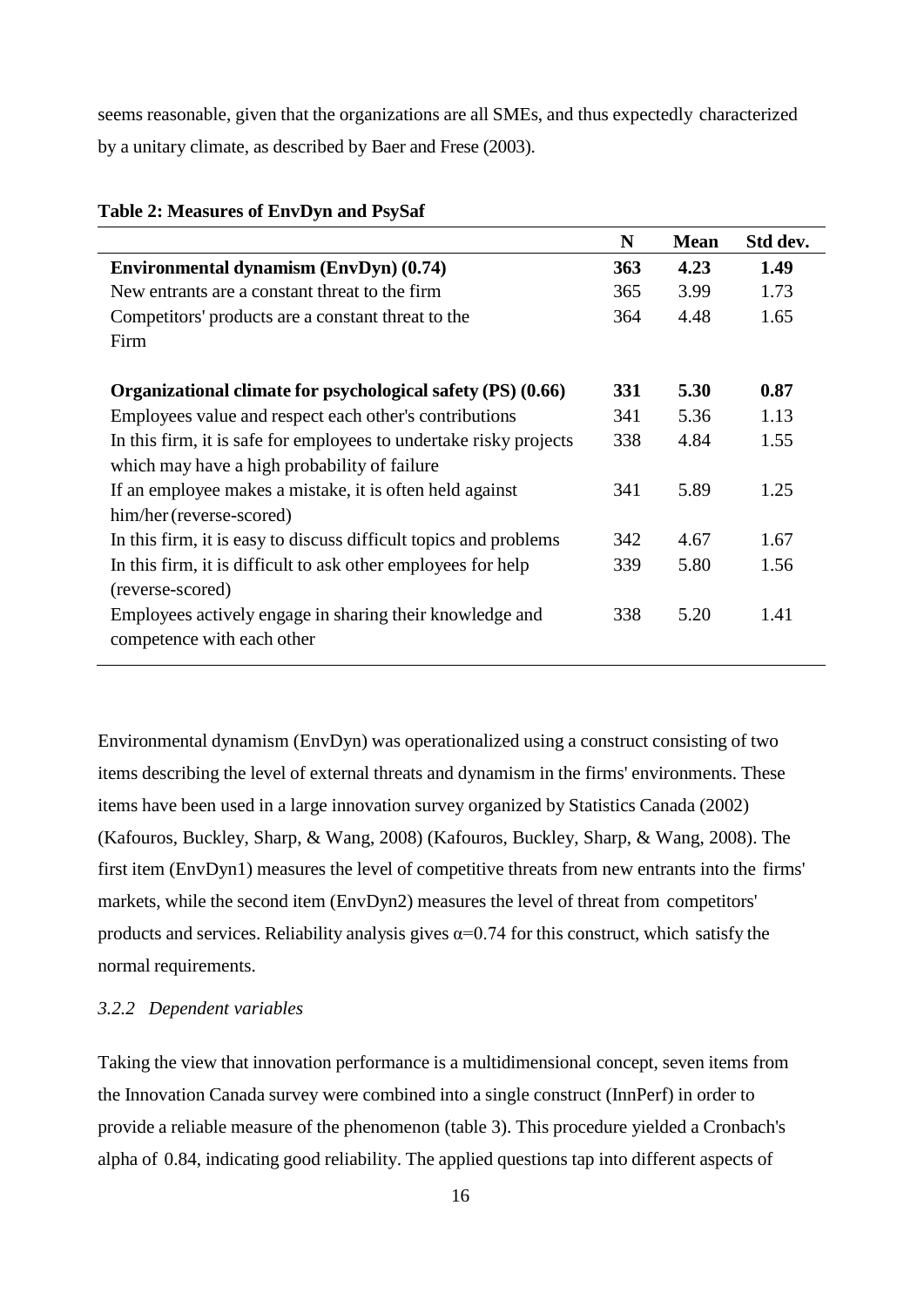innovation performance by measuring the effect of innovation activities on the profitability, productivity, domestic market share, international market share, profit margin and competitiveness of the SMEs. The InnPerf construct also includes a question concerning the management's overall satisfaction with the firm's innovation level. The combination of items used here therefore seems to provide the most appropriate measure of innovation performance available, given that it is expected that the top management consider the complex nature of evaluating innovation when assessing the firm's innovation performance.

|                                                                 | N   | <b>Mean</b> | Std.dev. |
|-----------------------------------------------------------------|-----|-------------|----------|
| Radical innovative capability (RadInnCap) (0.80)                | 308 | 4.12        | 1.70     |
| Product/service new in home market                              | 312 | 4.34        | 2.05     |
| Product/service new in international market                     | 312 | 4.02        | 2.12     |
| Radical compared to existing solutions                          | 310 | 4.01        | 1.90     |
|                                                                 |     |             |          |
| <b>Innovation performance (InnPerf) (0.84)</b>                  | 299 | 4.73        | 1.11     |
| To what degree has the firm's innovation activity increased the |     |             |          |
| firms:                                                          |     |             |          |
| Profitability                                                   | 315 | 5.00        | 1.54     |
| Productivity                                                    | 316 | 4.61        | 1.54     |
| Domestic market share                                           | 312 | 4.47        | 1.72     |
| International market share                                      | 311 | 3.97        | 1.95     |
| Competitiveness                                                 | 310 | 5.25        | 1.36     |
| Ability to maintain profit margins                              | 313 | 4.97        | 1.43     |
| Rate managers general satisfaction with innovation level        | 311 | 4.68        | 1.43     |

### **Table 3: Radical innovation capability and innovation performance.**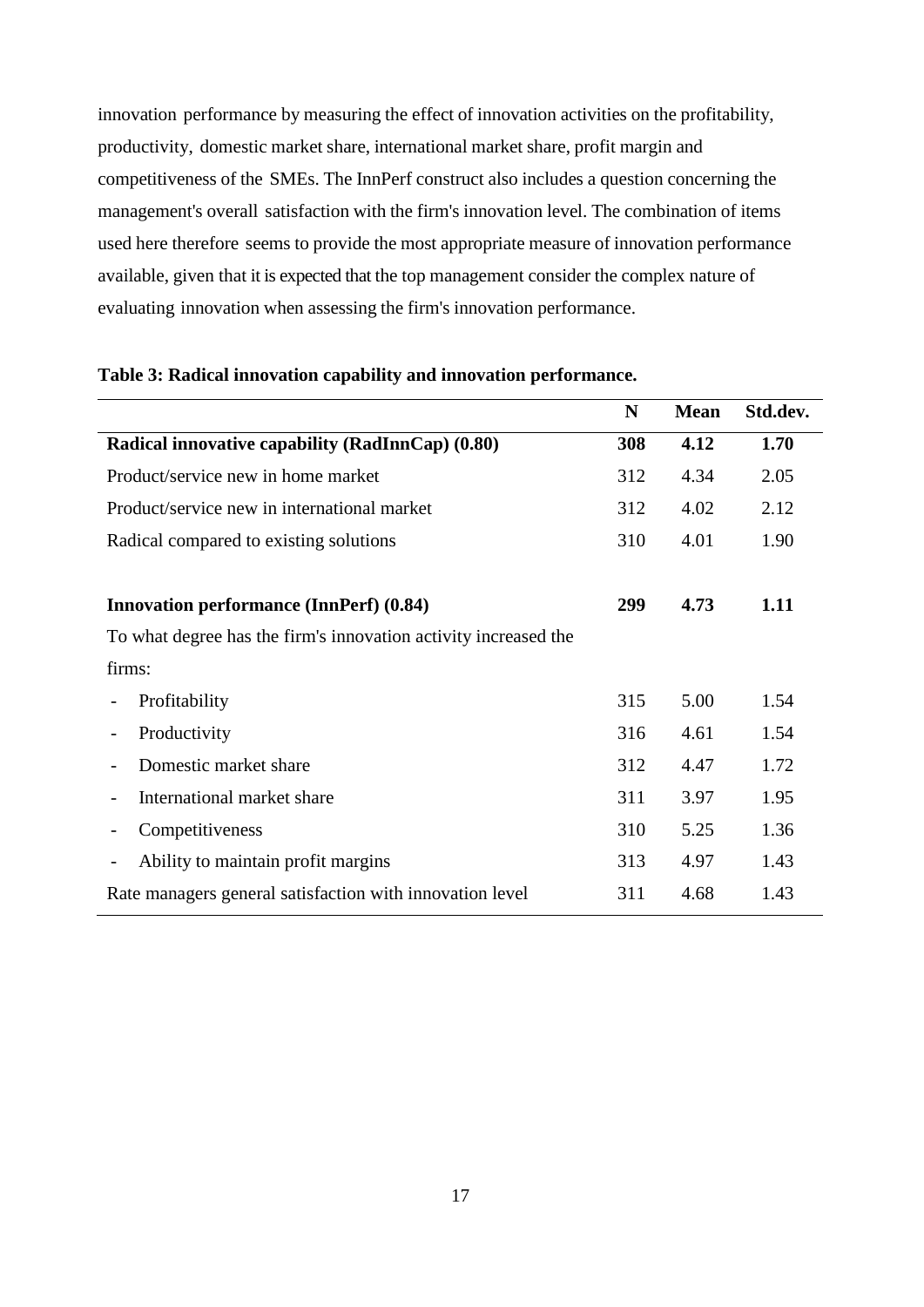Three items were used in order to measure the radical innovative capability, a high value on the 7-point Likert scale implies radical innovation. These items were inspired by the Innovation Canada survey as well as Henderson and Clark (1990) and Gatignon, Tushman, Smith, and Anderson (2002). The respondents were asked to focus on the most important product or service developed in the past five years, and rate if it was new to the home market, the international market and if it could be described as a radical solution within the industry. The 'product/service' formulation used in the items is consistent with extant research concerned with degrees of radicalness (Cheng, Yang, & Sheu, 2016; Subramaniam & Youndt, 2005). The Cronbach alpha was 0.80 for this radical innovative capability (RadInnCap) scale.

The different innovation capabilities investigated in this study were operationalized using three survey items per capability (Table 4). We developed these based on previous work by Little (2012), Thuriaux-Alemán, Eagar, and Johansson (2013), Weerawardena (2003a) and Weerawardena (2003b). The questions rated the SMEs' ability to innovate and their emphasis on different innovation activities, thus providing reliable measures of product innovation capability ( $\alpha$ =0.73), service innovation capability ( $\alpha$ =0.86), process innovation capability  $(\alpha=0.831)$  and business model innovation capability ( $\alpha=0.74$ ).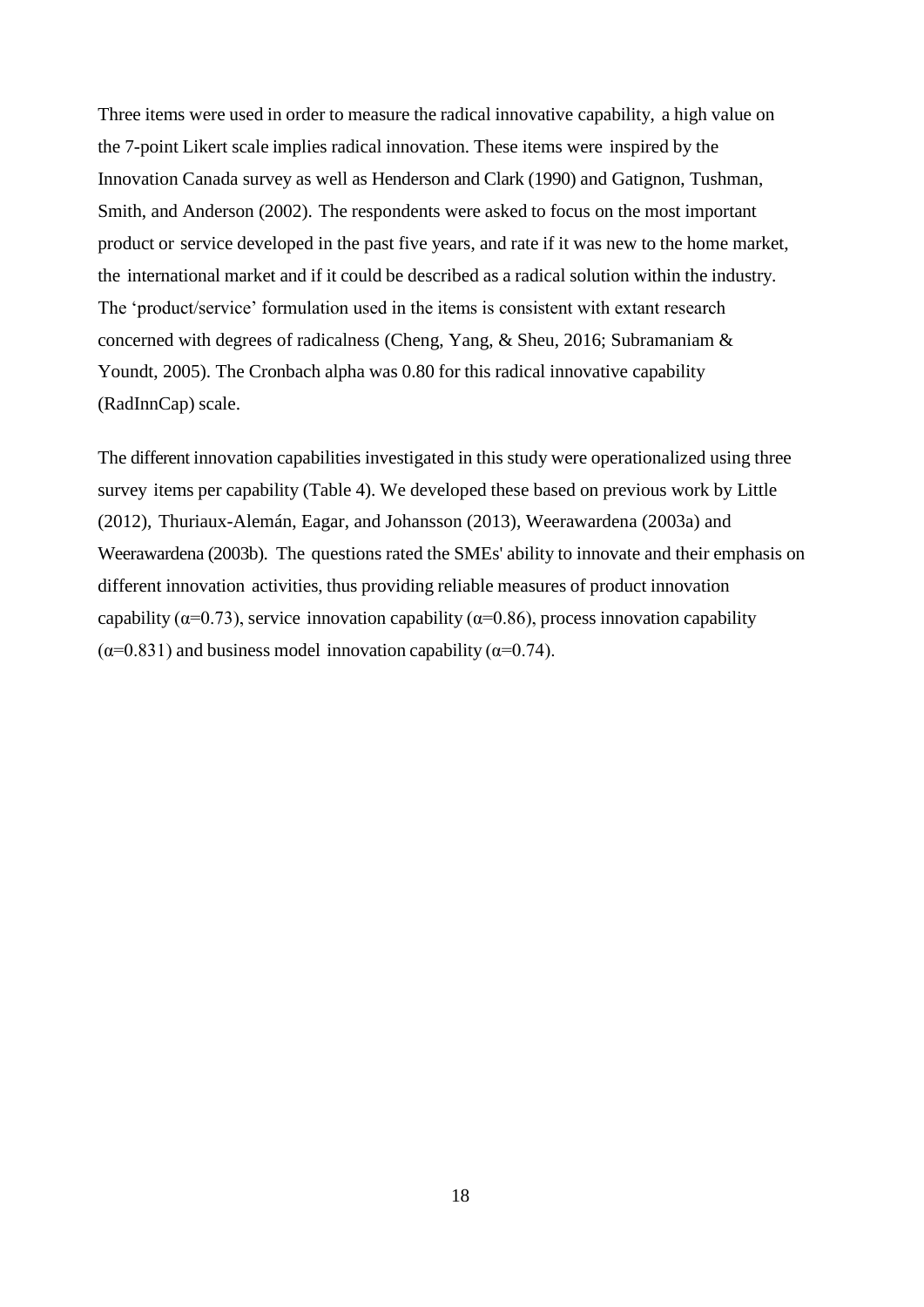# **Table 4: Measures of Innovation Capabilities**

|                                                    |     |             | <b>Std</b> |
|----------------------------------------------------|-----|-------------|------------|
|                                                    | N   | <b>Mean</b> | dev.       |
| Product innovation capability (ProdC) (0.73)       | 312 | 5.16        | 1.24       |
| Ability to realize product innovations             | 315 | 5.09        | 1.49       |
| Focus on improving current products                | 317 | 5.47        | 1.47       |
| Focus on developing new products                   | 315 | 4.90        | 1.65       |
| Service innovation capability (SerC)(0.86)         | 304 | 4.47        | 1.45       |
| Ability to realize service innovations             | 309 | 4.48        | 1.58       |
| Focus on improving current services                | 314 | 4.77        | 1.66       |
| Focus on developing new services                   | 313 | 4.18        | 1.71       |
| Process innovation capability (ProcC)(0.83)        | 304 | 4.48        | 1.41       |
| Ability to realize process innovations             | 313 | 4.45        | 1.55       |
| Focus on improving current processes               | 313 | 4.80        | 1.61       |
| Focus on developing new processes                  | 309 | 4.22        | 1.76       |
| Business model innovation capability (BuMoC)(0.74) | 309 | 4.33        | 1.20       |
| Ability to realize business model innovations      | 313 | 4.33        | 1.36       |
| Focus on improving current business models         | 315 | 4.62        | 1.50       |
| Focus on developing new business models            | 314 | 4.02        | 1.63       |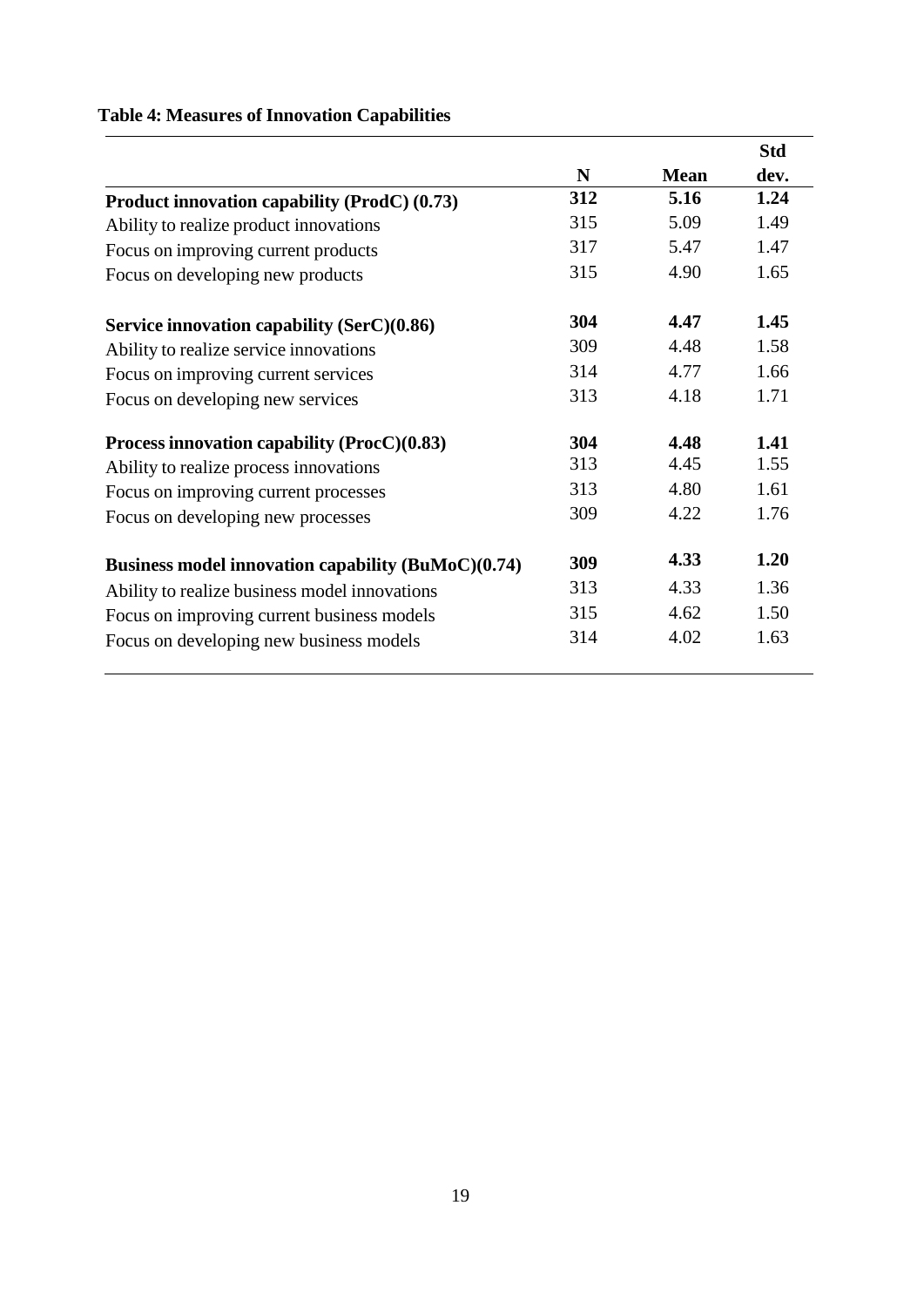Table 5 present the correlation between the constructs used.

|                |            |                                                                                 |            |                           |                           | PsySaf EnvDyn ProdC SerC ProcC BuMoC InnPerf |            |
|----------------|------------|---------------------------------------------------------------------------------|------------|---------------------------|---------------------------|----------------------------------------------|------------|
| PsySaf         |            |                                                                                 |            |                           |                           |                                              |            |
| EnvDyn         | $-0.032$   |                                                                                 |            |                           |                           |                                              |            |
| ProdC          | $0.157**$  | $-0.083$                                                                        |            |                           |                           |                                              |            |
| <b>SerC</b>    | $0.224***$ | $-0.122*$                                                                       | $0.224***$ |                           |                           |                                              |            |
| ProcC          | $0.139*$   | $-0.041$                                                                        | $0.422**$  | $0.266^{**}$              |                           |                                              |            |
| <b>BuMoC</b>   | $0.175***$ | $-0.008$                                                                        | $0.397**$  | $0.470^{**}$ $0.353^{**}$ |                           |                                              |            |
| <b>InnPerf</b> | $0.330**$  | $-0.097$                                                                        | $0.531**$  |                           | $0.257^{**}$ $0.349^{**}$ | $0.296**$                                    |            |
| RadInnCap      |            | $0.176^{**}$ $-0.117^{*}$ $0.429^{***}$ $0.176^{**}$ $0.159^{**}$ $0.209^{***}$ |            |                           |                           |                                              | $0.417***$ |

**Table 5: Pearson correlations between the constructs**

 $*_{p<0.05;}$  \*\*p<0.01; \*\*\*p<0.001

### *3.2.3 Control variables*

We included four control variables: the year of establishment, number of employees, operating profit and R&D intensity. Following the reasoning presented by Zahra & Garvis (2000), we included company size and company age as control variables, as size may influence available resources while age may influence development focus and activities. Operating profit was also included as a measure of available resources. Finally, R&D intensity have been identified as a fundamental driver of SME development and performance as described by Booltink & Saka-Helmhout (2018) and may influence other innovation related effects. We include it as a control variable, measuring it as the ratio of R&D expenditure to total revenues. This measure is in line with previous studies as exemplified by Lome, Heggeseth & Moen (2016), Garciá-Manjón & Romero-Merino (2012) as well as Wang & Tsai (2004).

### **4. Analyses**

We use linear regression analysis in order to test the different hypotheses, we present results both with and without use of control variables. When testing H1, we noted differences with regard to higher versus lower levels of PsySaf that could influence the results. We then included a regression calculation only if PsySaf was lower than five with and without control variables. Similarly, a regression calculation with PsySaf equal to five or higher with and without control variables was included. H3 suggested that PsySaf has a stronger positive association with radical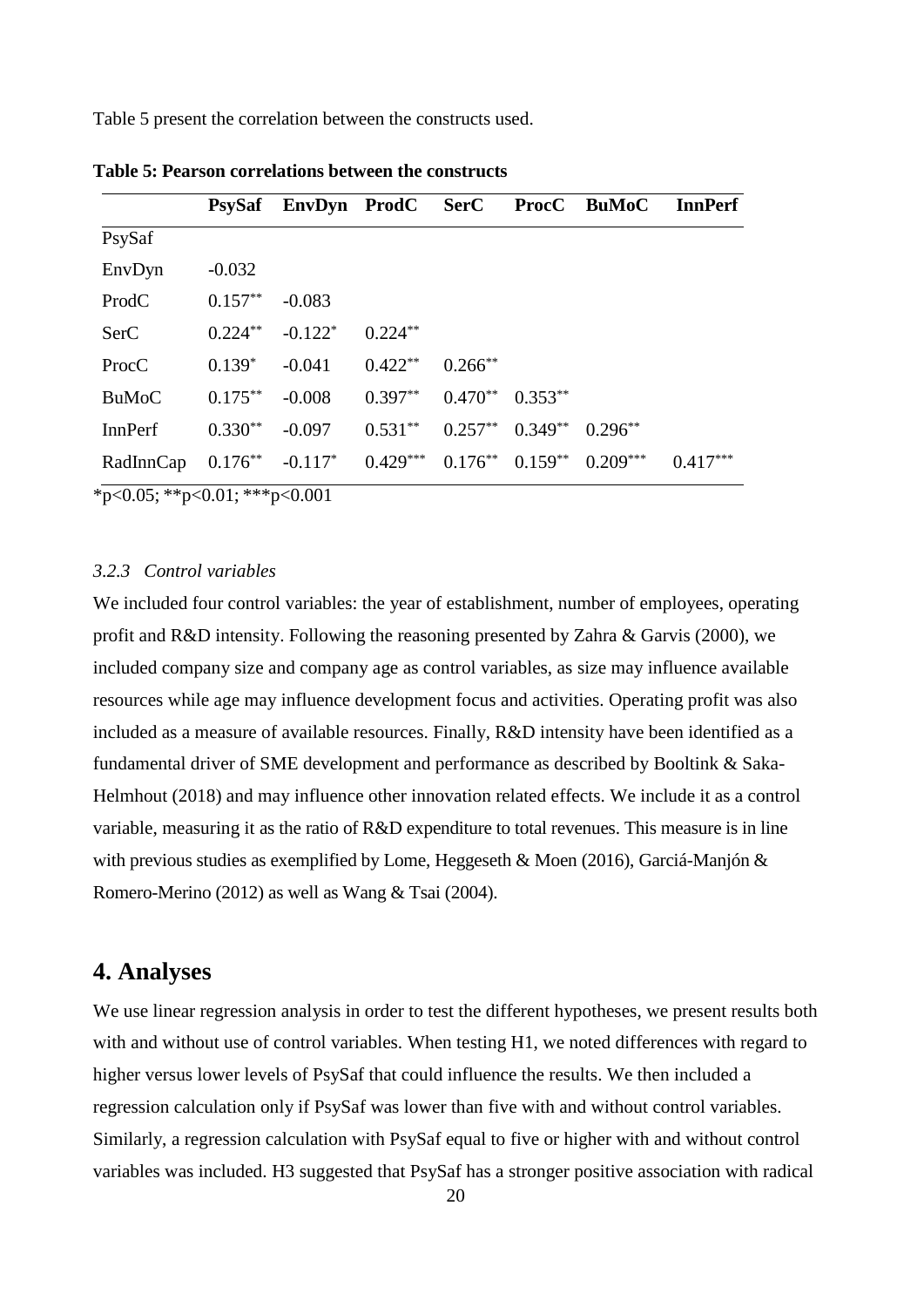innovation capabilities in highly dynamic environments compared to stable environments. We split the companies into two groups, one group with lower and one with higher than average environmental dynamism scores when testing this hypothesis. We used the standard option in SPSS regression analysis with listwise deletion of cases with missing values, none of the results would have changed if pairwise deletion or replacement with mean had been used.

### **5. Results**

H1 suggests that the organizational climate for psychological safety is positively associated with innovation performance. Table 6 presents the linear regression results both with and without the control variables. The results demonstrate that excluding the control variables does not change the results related to psychological safety.

| Dep: InnPerf            | All cases  |             | If $PsySaf < 5$ |          | If PsySaf $> 5$ |             |
|-------------------------|------------|-------------|-----------------|----------|-----------------|-------------|
| Constant (Unstand, B)   | $-2.673$   | 2.513       | 7.640           | 3.624    | $-8.360$        | 1.508       |
| PsySaf                  | $0.350***$ | $0.330***$  | 0.117           | 0.092    | $0.324***$      | $0.275***$  |
| Operating margin        | 0.003      |             | $-0.046$        |          | $-0.003$        |             |
| Number of employees     | 0.039      |             | 0.207           |          | $-0.058$        |             |
| Year of establishment   | 0.064      |             | $-0.061$        |          | 0.116           |             |
| Percentage R&D          | $-0.144*$  |             | $-0.093$        |          | $-0.193**$      |             |
| $\mathbb{R}^2$          | 0.145      | 0.330       | 0.061           | 0.092    | 0.145           | 0.275       |
| Adjusted $\mathbb{R}^2$ | 0.127      | 0.106       | $-0.004$        | $-0.002$ | 0.119           | 0.071       |
| ANOVA (F)               | 8.188***   | $35.150***$ | 0.935           | 0.781    | $5.544***$      | $15.920***$ |

**Table 6: Regression analysis, psychological safety versus innovation performance**

\*p<0.05; \*\*p<0.01; \*\*\*p<0.001, standardized coefficients

These results suggest general support for H1 when including all levels of PsySaf and when including high levels of PsySaf. However, within the group of firms with low or medium levels of PsySaf (score less than 5), we observed no significant relation to innovation performance. This is an interesting observation and is further commented on in the discussion section.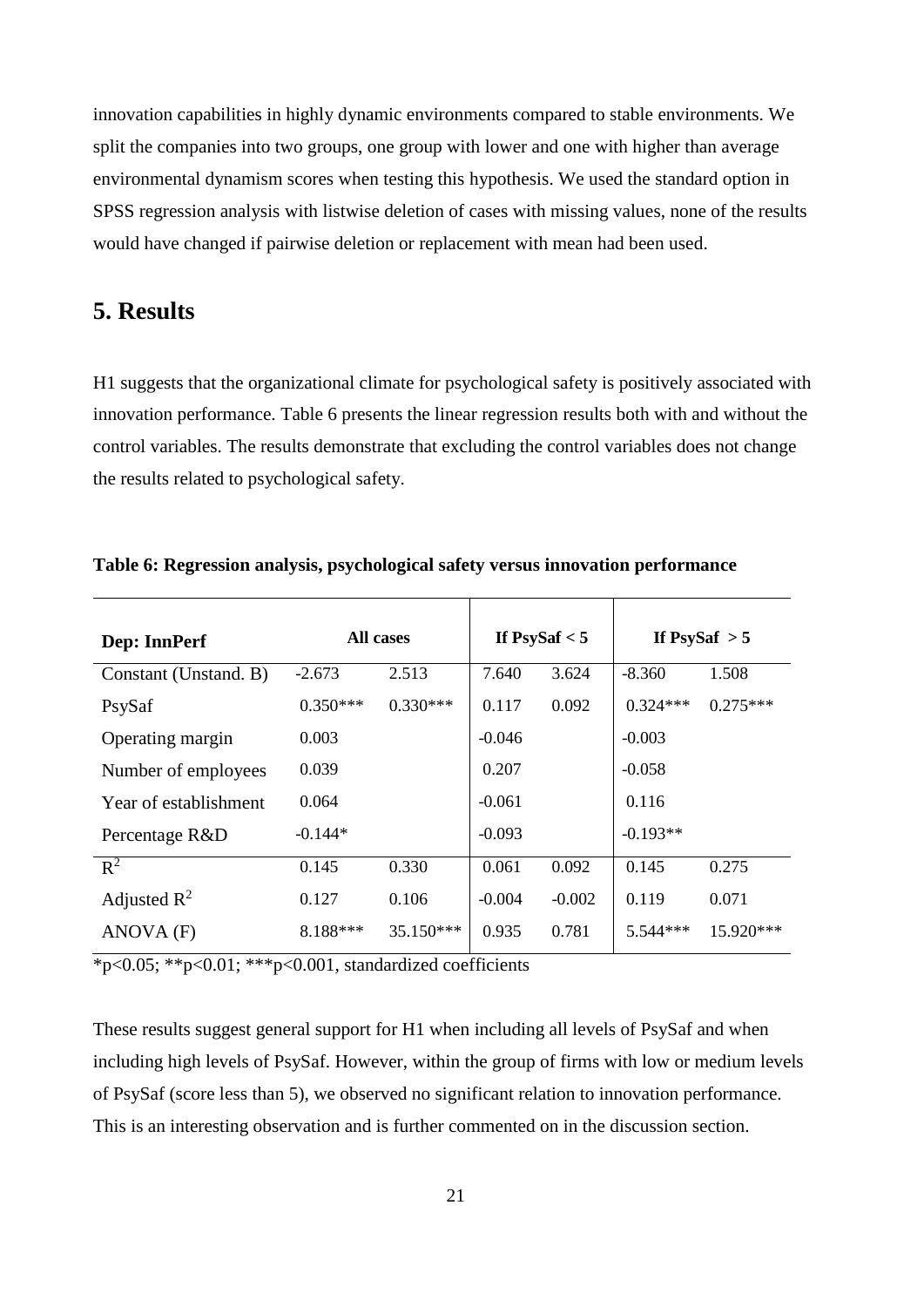H2 suggested that psychological safety is positively associated with radical innovation capability (RadInnCap). Table 7 presents results, with and without control variables.

| <b>Dependent: RadInnCap</b> | <b>With control variables</b> | <b>Without control</b> |
|-----------------------------|-------------------------------|------------------------|
|                             |                               | variables              |
| Constant (Unstand, B)       | $-11.237$                     | 2.367                  |
| <b>Psychological Safety</b> | $0.222***$                    | $0.176**$              |
| Operating margin            | $-0.111$                      |                        |
| Number of employees         | 0.025                         |                        |
| Year of establishment       | 0.108                         |                        |
| Percentage R&D              | $-0.005$                      |                        |
| $R^2$                       | 0.079                         | 0.176                  |
| Adjusted $R^2$              | 0.060                         | 0.028                  |
| ANOVA (F)                   | $4.180**$                     | $9.142**$              |

**Table 7: Regression analysis, psychological safety versus radical innovative capability** 

\*p<0.05; \*\*p<0.01; \*\*\*p<0.001, standardized coefficients

The results demonstrate a significant relationship as expected, and so we choose initially to evaluate hypothesis H2 as supported.

The third hypothesis suggested that PsySaf has a stronger positive association with radical innovation capabilities in highly dynamic environments compared to stable environments. We split the companies into two groups, one group with lower and one with higher than average environmental dynamism scores. Table 8 illustrates the results: EnvDyn Low with and without control variables as well as EnvDyn High with and without control variables.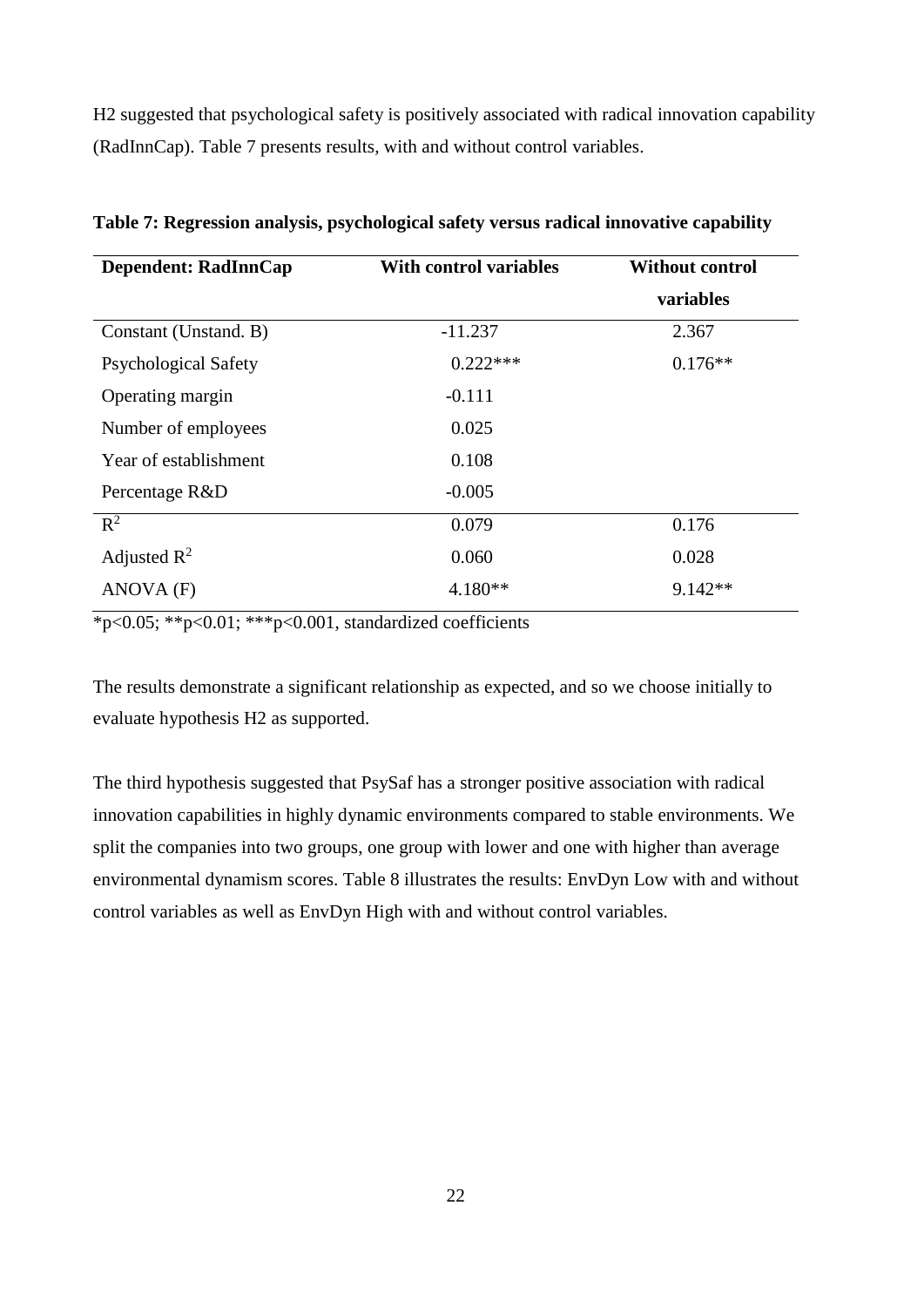**Table 8: Regression analysis, the effect of PsySaf on radical innovative capability when differentiating environmental dynamism**

| <b>Dependent: RadInnCap</b> |          | Low EnvDyn |           | <b>High EnvDyn</b> |
|-----------------------------|----------|------------|-----------|--------------------|
| Constant (Unstand, B)       | $-7.575$ | 3.535      | $-17.444$ | 1.077              |
| PsySaf                      | 0.125    | 0.084      | $0.295**$ | $0.262**$          |
| Operating margin            | $-0.131$ |            | $-0.018$  |                    |
| Number of employees         | $-0.037$ |            | 0.152     |                    |
| Year of establishment       | 0.091    |            | 0.143     |                    |
| Percentage R&D              | 0.000    |            | 0.099     |                    |
| $\mathbb{R}^2$              | 0.058    | 0.084      | 0.139     | $0.262**$          |
| Adjusted $R^2$              | 0.015    | 0.000      | 0.105     | 0.062              |
| $ANOVA$ (F)                 | 1.348    | 0.999      | $3.933**$ | $10.826**$         |

\*p<0.05; \*\*p<0.01; \*\*\*p<0.001, standardized coefficients

The results presented in Table 8 support H3; in a highly dynamic environment, psychological safety contributes to higher radical innovation capabilities, but this is not true if the environment is considered less dynamic. Although we stated that H2 was initially supported, when assessed in combination with the H3 it seems that PsySaf is related to radical innovation capabilities only if the firms operate in a dynamic environment. In the discussion, we further elaborate on this issue.

In order to test H4, the four constructs measuring the distinct innovation capabilities (ProdC, SerC, ProcC, BuMoC) were used as dependent variables in the regression analysis. The results in Table 9 suggest, as expected in H4, that psychological safety does have a positive impact on all the four included innovation capabilities types; thus, the hypothesis is supported.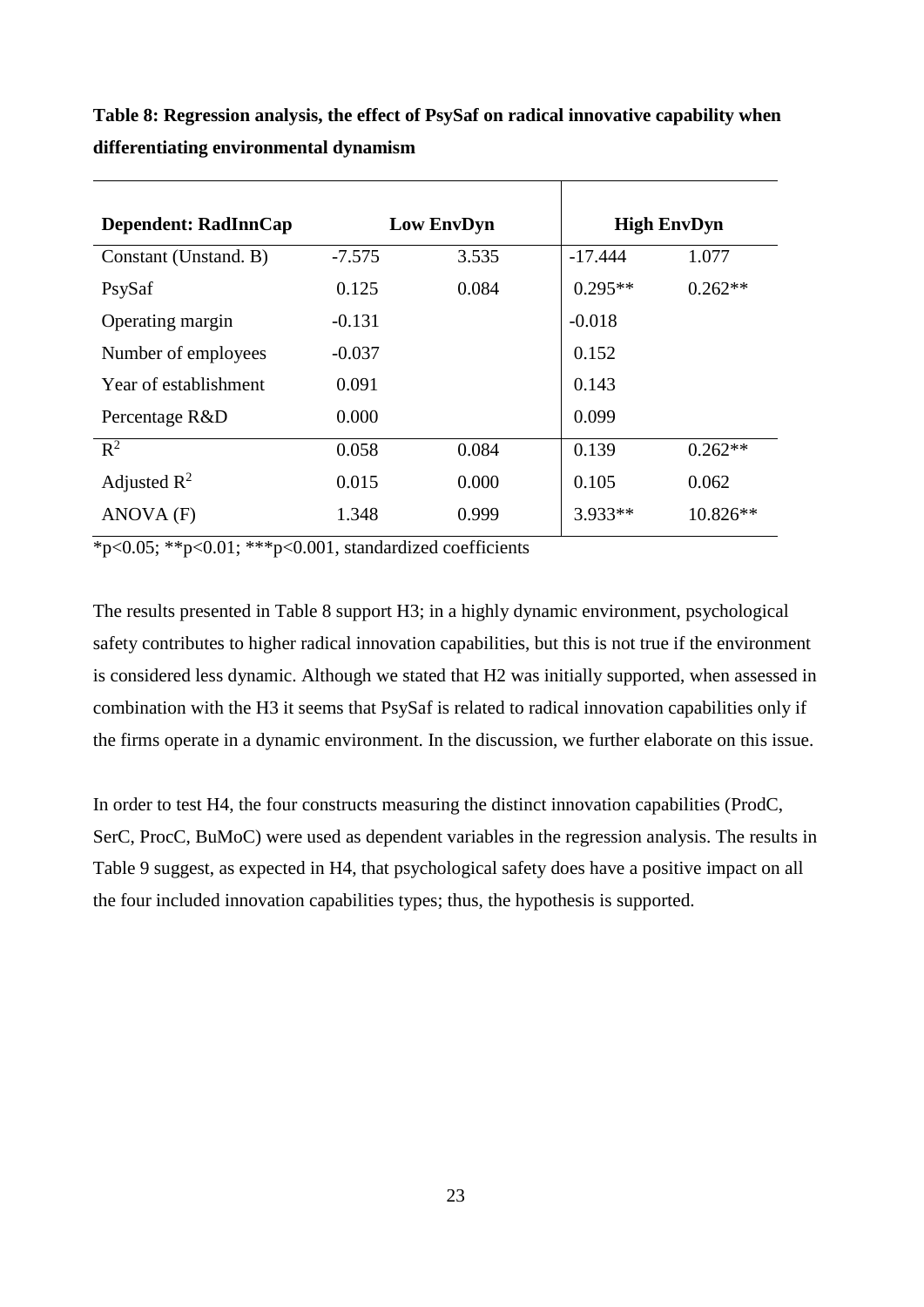| <b>Dependent</b> | <b>Product</b> |          |            | <b>Process</b> |            | <b>Service</b> |          | <b>Business model</b> |  |            |
|------------------|----------------|----------|------------|----------------|------------|----------------|----------|-----------------------|--|------------|
| variable         | innovation     |          | innovation |                | innovation |                |          |                       |  | innovation |
| Constant         | 7.081          | 3.992    | 10.521     | 3.308          | $-2.984$   | 2.572          | $-5.016$ | 3.056                 |  |            |
| (Unstand. B)     |                |          |            |                |            |                |          |                       |  |            |
| PsySaf           | $0.182**$      | $0.157*$ | $0.130*$   | $0.139*$       | $0.182**$  | $0.224***$     | $0.141*$ | $0.175**$             |  |            |
| Operating        |                |          |            |                |            |                |          |                       |  |            |
| margin           | $-0.091$       |          | $0.130*$   |                | 0.121      |                | $-0.047$ |                       |  |            |
| Number of        |                |          |            |                |            |                |          |                       |  |            |
| employees        | 0.007          |          | $-0.135*$  |                | 0.046      |                | 0.021    |                       |  |            |
| Year of          |                |          |            |                |            |                |          |                       |  |            |
| establishment    | $-0.038$       |          | $-0.073$   |                | 0.057      |                | 0.100    |                       |  |            |
| Percentage       |                |          |            |                |            |                |          |                       |  |            |
| R&D              | 0.027          |          | 0.048      |                | 0.060      |                | 0.022    |                       |  |            |
| $\mathbb{R}^2$   | 0.040          | 0.025    | 0.062      | 0.019          | 0.061      | 0.050          | 0.037    | 0.031                 |  |            |
| Adjusted $R^2$   | 0.021          | 0.021    | 0.043      | 0.016          | 0.042      | 0.047          | 0.018    | 0.027                 |  |            |
| ANOVA (F)        | 2.177*         | 7.535**  | 5.795**    | 5.728*         | $3.194**$  | 15.412***      | 1.906    | 9.360**               |  |            |

**Table 9: Regression analysis, psychological safety versus different innovation types**

 $*p<0.05$ ;  $*p<0.01$ ;  $**p<0.001$ , standardized coefficients

H5 predicts that an organizational climate for psychological safety has the strongest positive association with business model innovation. The results demonstrate that PsySaf has the greatest positive correlation with service innovation capabilities, and based on the results, we find no reason to evaluate the effect as most strongly linked to business model innovation. Therefore, H5 is rejected.

Four of the hypotheses were supported, while one was rejected, as summarized in Table 10.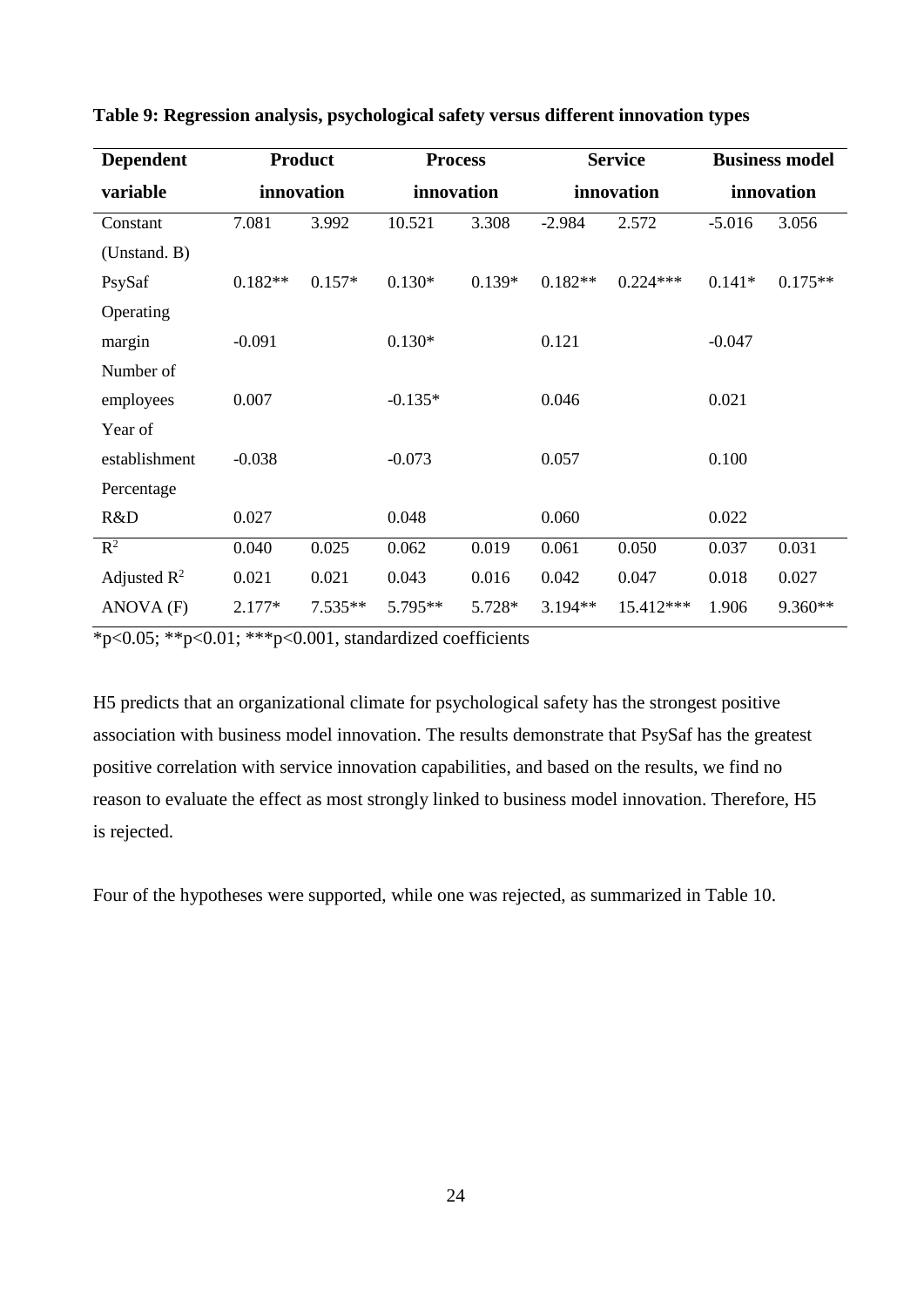| <b>Hypotheses</b>                                                                                                                                                                                                                    | <b>Result</b> |
|--------------------------------------------------------------------------------------------------------------------------------------------------------------------------------------------------------------------------------------|---------------|
| <b>H1.</b> An organizational climate for psychological safety is positively<br>associated with SMEs' innovation performance.                                                                                                         | Supported     |
| H2. An organizational climate for psychological safety has a positive<br>association with radical innovation capabilities.                                                                                                           | Supported     |
| H3. An organizational climate for psychological safety has a stronger<br>positive association with radical innovation capabilities in a highly dynamic<br>environment than in a stable environment.                                  | Supported     |
| H4. An organizational climate for psychological safety is positively<br>associated with a) product innovation capability, b) process innovation<br>capability, c) service innovation capability and d) business model<br>capability. | Supported     |
| H5. An organizational climate for psychological safety has a stronger<br>positive association with the organization's capability for business model<br>innovation than for any other type of innovation capability                   | Rejected      |

÷.

# **Table 10: Results of the hypotheses testing**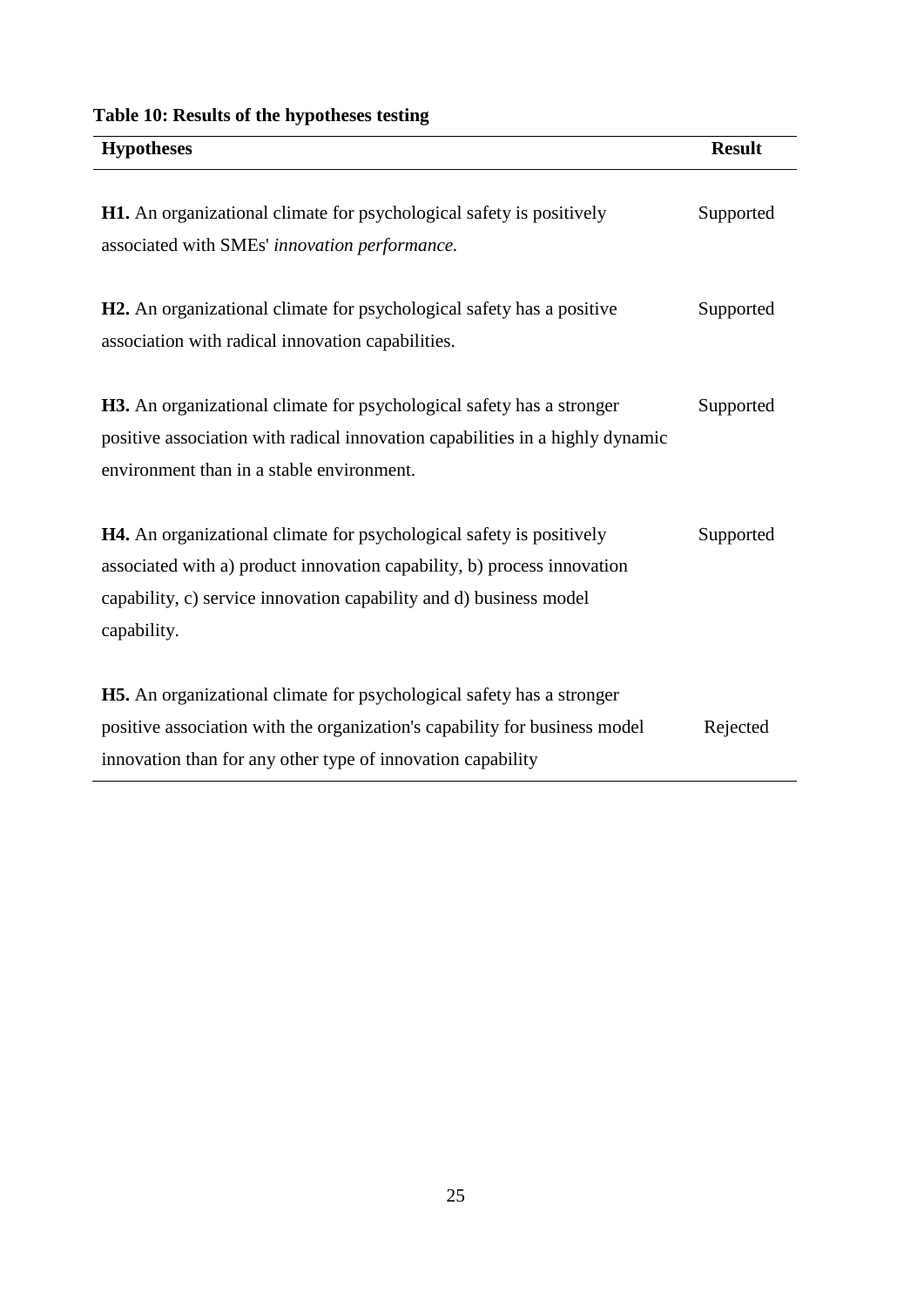### **6. Discussion**

#### *6.1 A climate for psychological safety is positively associated with innovation performance*

The results reported above provide support for H1, indicating that an organizational climate for psychological safety does in fact have a positive association with SMEs' innovation performance. This is an interesting finding because it supports the intuitively appealing notion that a climate for psychological safety is an effective means for facilitating enhanced innovation performance in firms. The importance of psychological safety as a phenomenon is thus strengthened by the empirical findings in this article. Furthermore, these results suggest that psychological safety does not only influence innovation performance at the team-level, as indicated by Edmondson (1999), but also positively affects innovation performance at the firm level in SMEs. This finding is in accordance with Baer and Frese (2003), who report similar results for mid-sized companies (between 100 and 900 employees) in Germany. Thus, the idea of viewing psychological safety as an organizational construct seems further legitimized.

Overall, our empirical findings provide strong support for the basic premise that an organizational climate for psychological safety is conducive to innovation in SMEs. The results indicate that by reducing the perceived interpersonal threats experienced by actors in a firm, an organizational climate for psychological safety seems to enable the collective learning behaviours and generative process of innovation and, consequently, augment its innovation performance. In fact, such an organizational climate appears to enhance all facets of the multidimensional innovation performance construct, suggesting that its impact is of a fundamental nature. Notably, its positive effect appears to be significant only above some minimum level threshold of psychological safety, which indicates that below this minimum level the concept is inconsequential in relation to innovation performance. One possible implication of this observation is that fostering an organizational climate for psychological safety does not provide any beneficial outcomes in terms of innovation performance unless the level of perceived psychological safety within the organization is sufficiently high. This could be a key insight for managers attempting to develop a psychologically safe environment within their firms. In order to reap the innovation-related benefits of an organizational climate for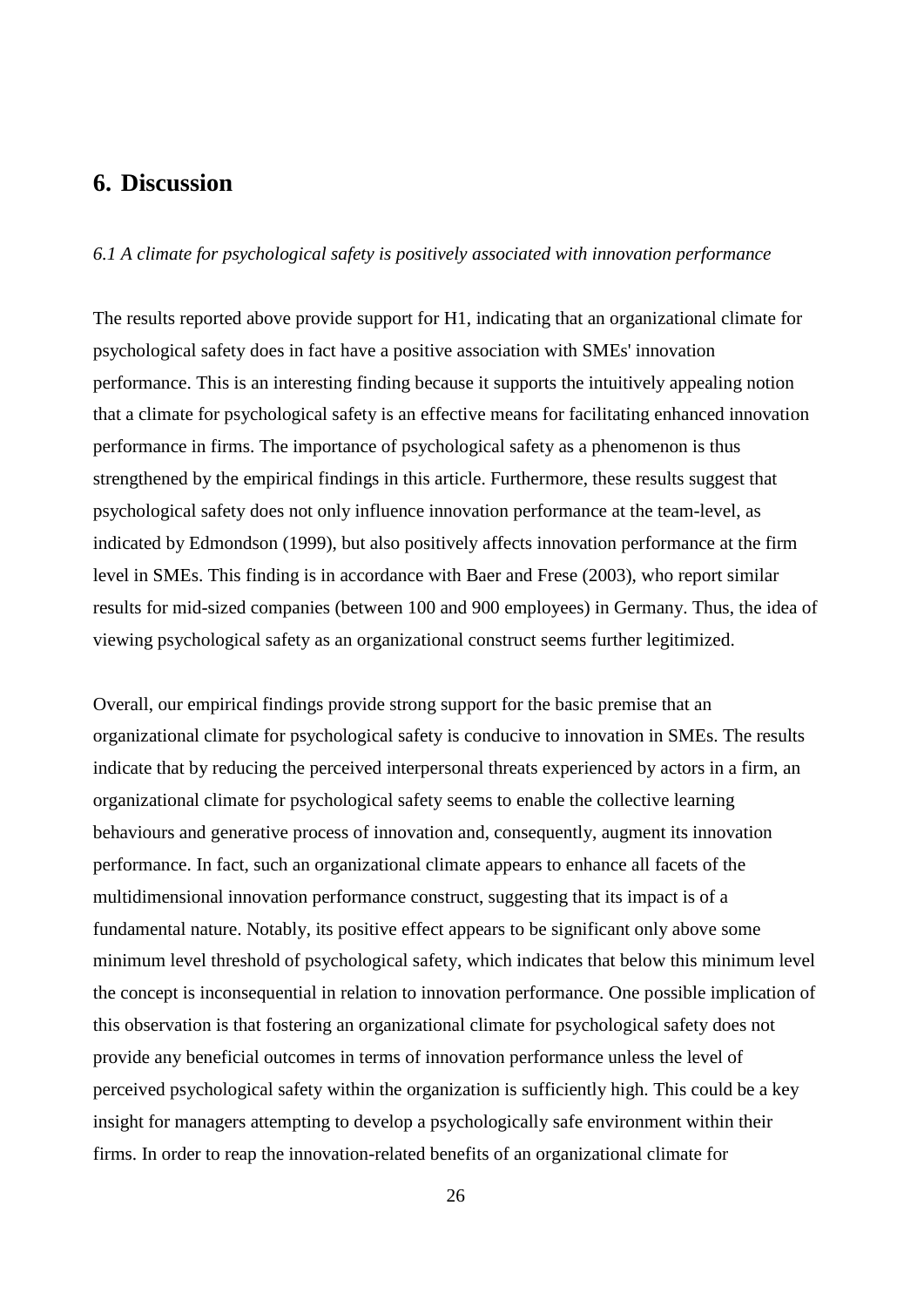psychological safety, a high level of psychological safety seems to be required.

### *6.2 Psychological safety enhances firms' radical innovative capability*

The analysis provided support for the hypothesis suggesting that a high level of psychological safety is associated with a high degree of radical innovative capability. This finding seems to be in accordance with Un's (2010) conclusion that, in the case of product innovation, psychological safety is more strongly associated with radical innovation than with incremental innovation. This is also consistent with the empirical results of Koberg et al. (2003), as well as Sanner and Bunderson's (2015) findings regarding task-complexity. A reasonable implication of these consistent results is that psychological safety is particularly important for firms engaged in the inherently risky and complex efforts aimed at developing radical innovations. Extending Un's (2010) finding, this study demonstrates that the advantageous effect of psychological safety on radical innovative capability need not be considered exclusive to product innovation, but may be equally relevant for service innovation.

### *6.3 The moderating effect of environmental dynamism*

Focusing radical innovation capabilities, we also found that the advantageous effects of high levels of psychological safety is particularly pronounced in contexts characterized by high environmental dynamism. This is an interesting finding pointing to the level of environmental dynamism as a contextual contingency that moderates one of the positive effects of an organizational climate for psychological safety. Our study thus contributes towards an increased understanding of the boundary conditions for psychological safety's advantageous influence on organizational outcomes. A key implication of the demonstrated positive influence of an organizational climate for psychological safety on radical innovative capability is that the highly complex and risk-associated learning behaviours of *exploration* and *knowledge transformation* that underpin radical innovations seem to be more effectively cultivated in such a climate. Our results seem consistent with the findings of Kostopoluos and Bozionelos (2011), suggesting that psychological safety is an effective means for enhancing the explorative learning behaviours essential for achieving radical innovations when facing high levels of external dynamism.

### *6.4 A climate for psychological safety enhances SMEs' all types of innovation capabilities*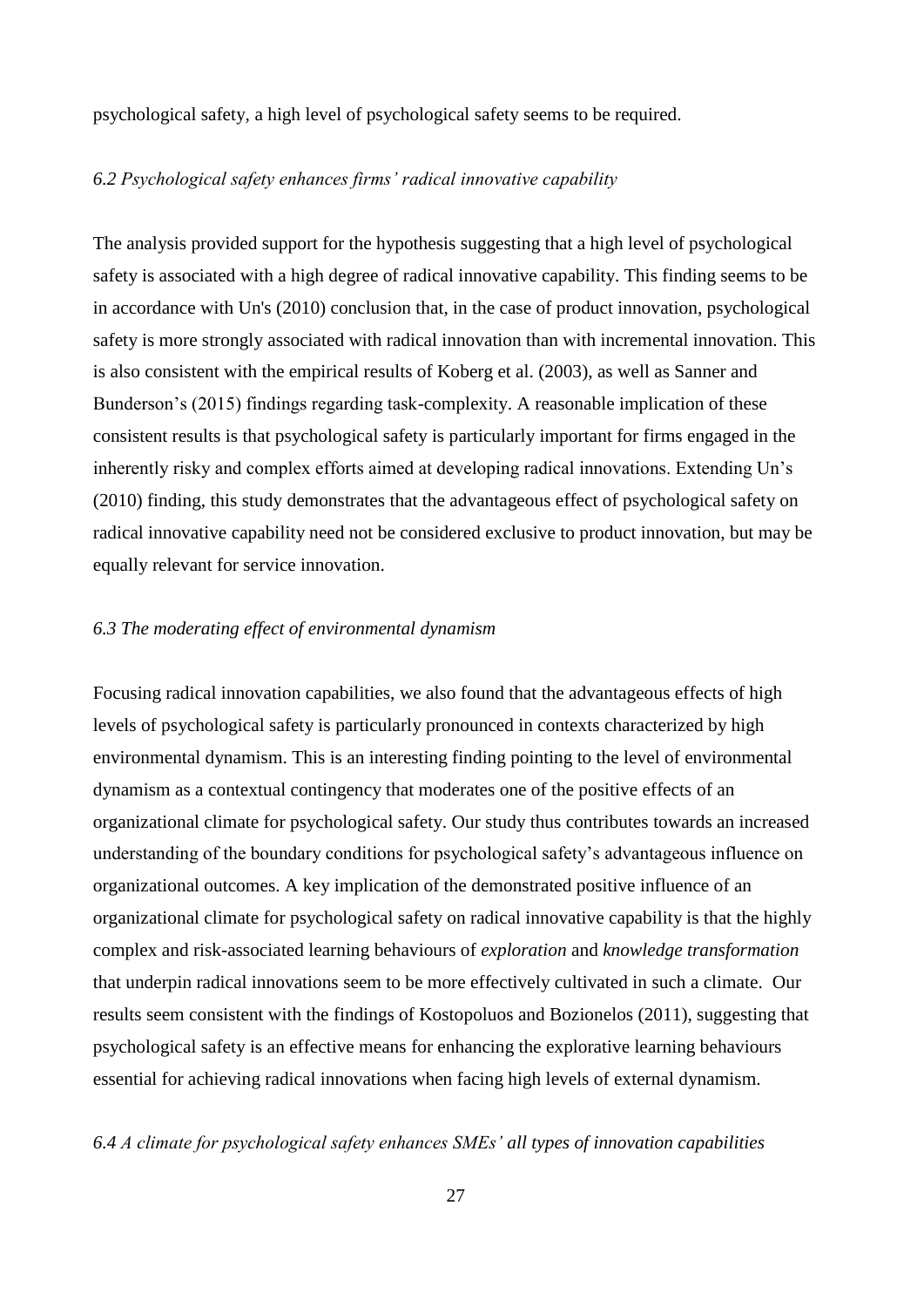The analysis has shown that an organizational climate for psychological safety was positively associated with firms' innovation capabilities. Specifically, product innovation capability, process innovation capability, service innovation capability and business model innovation capability were all found to be positively associated with the level of psychological safety within SMEs.

The empirical findings also imply that H5, which predicted that an organizational climate for psychological safety is especially strongly associated with business model innovation capability, is rejected. Although business model innovation capability showed a significant positive association with psychological safety, its magnitude was not greater than that for service or product innovation capability. Interestingly, it is evident from the descriptive statistics that business model innovation capability has the lowest mean value (4.33) of all the capabilities. Either this may imply that business model innovation is something that the SMEs consider to be of relatively less importance, or that it is the capability they experience the most difficulty in developing.

### *6.5 The results related to R&D intensity is difficult to explain*

Previous studies have identified R&D intensity as an important factor when analysing SME development and performance (Booltink & Ska-Helmhout, 2018; Lome, Heggeseth & Moen, 2016). In table 6, innovation performance is focused. We notice that when examining all cases, there is a significant negative effect between R&D intensity and innovation performance. We also notice that this is non-significant when considering firms with low levels of psychological safety but high when focusing the firms with the highest levels of psychological safety. One possible explanation may be related to a time lag dynamism between R&D investments and innovation results influencing the analyses. However, it is difficult to understand why such effects is most notable in an environment of high psychological safety. We are not able to explain these results, and future research should attempt to investigate these interactions.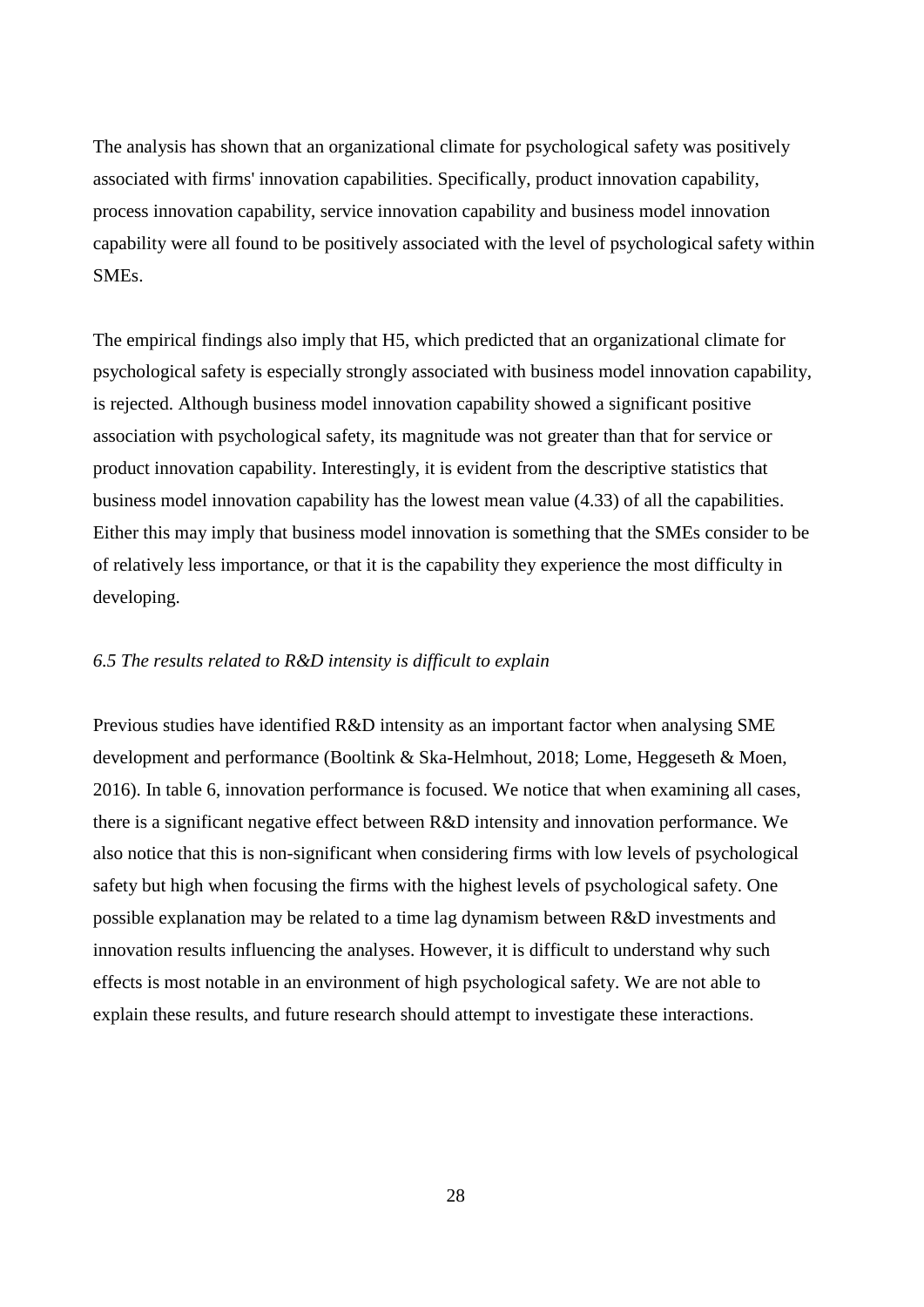## **7. Implications and limitations**

#### *7.1 Implications*

First, it seems reasonable to conclude that the results suggest that SMEs' managers should aim to foster an organizational climate for psychological safety in order to increase innovation capabilities and innovation performance. Examining the specific elements, managers should in particular allocate efforts towards establishing an organizational climate where employees value and respect each other's contributions, and be aware that a blame-free culture is essential for fostering an organizational climate for psychological safety (Edmondson, 2011). We note considerable variation in the psychological safety scores between firms, standard deviation ranging from 1.13 to 1.67 when we examine the different items in the scale. Many companies perform employee satisfaction evaluations; this may be combined with other measures of firm/manager performance. Based on our results, evaluation of organizational level psychological safety levels may also be used in order to design and implement improvement activities.

Second, if a firm aims to realize radical innovations, management should take particular care to foster an organizational climate for psychological safety, because this appears to be especially important for successfully developing a radical innovative capability. Third, considering that an organizational climate for psychological safety is determined by firm internal mechanisms, it should be regarded a management responsibility, and consequently a factor that managers may deliberately work to improve in order to increase innovation performance.

### *7.2 Limitations and suggestions for further research*

We included a broad set of heterogeneous firms and industries in order to increase variation of the variables as well as enhance the generalizability of our findings. However, a limitation of this study is that the sample only contains Norwegian SMEs. In addition, it may not be possible to generalize the results to larger companies, because a unitary organizational climate is assumed. Longitudinal studies should investigate whether the positive associations between concepts that have been uncovered can be made into causal inferences. In addition, we suggest that to develop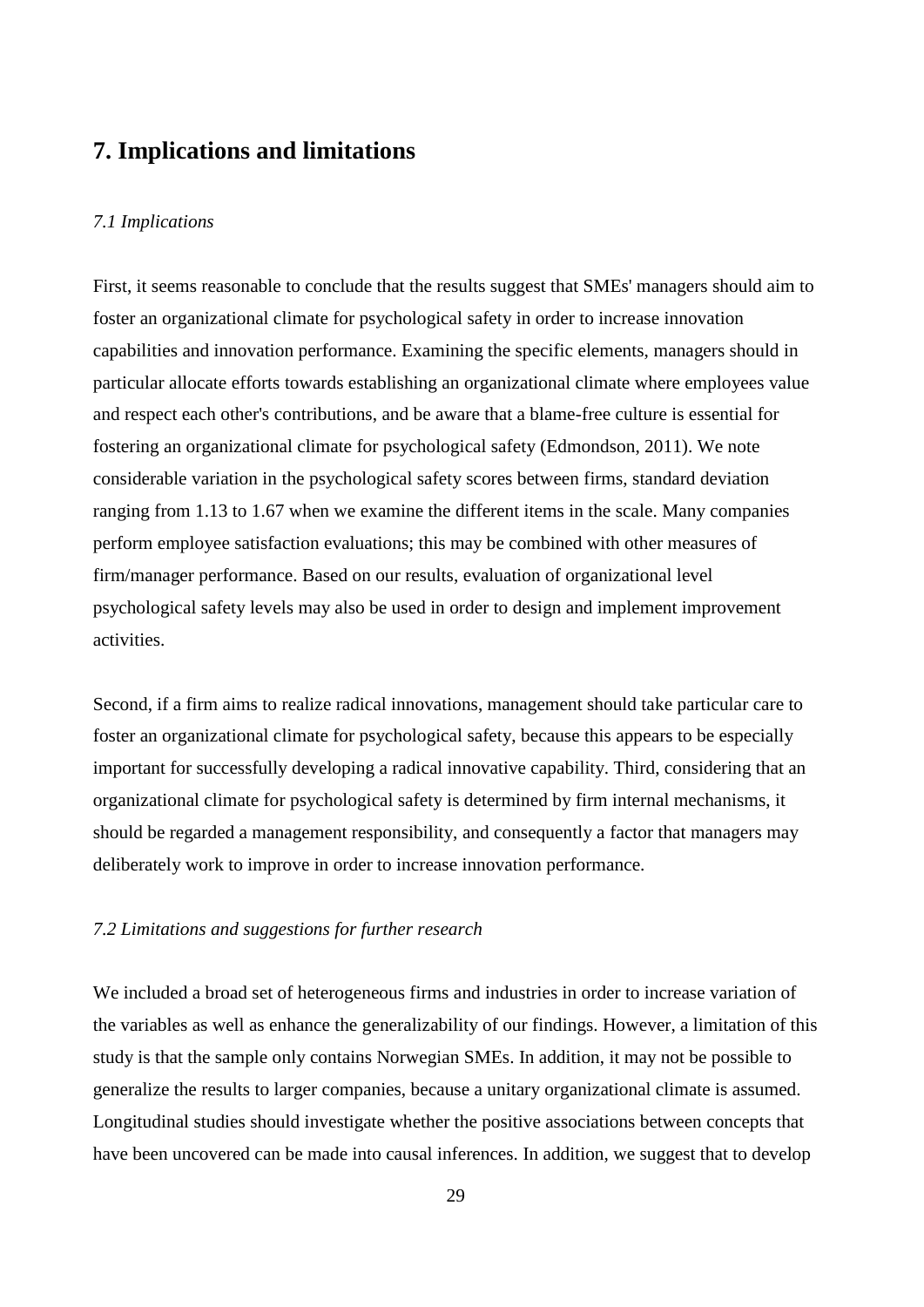even more fine-grained measures of different types of innovations would be a fruitful endeavour for future research.

Although our findings indicate that an organizational climate for psychological safety is conducive for all of the innovation capabilities investigated in this paper, we find it interesting to speculate that the distinct innovation capabilities may be differentially linked with psychological safety due to differences in the learning behaviours underpinning the capabilities. Unfortunately, our research design does not permit us to tease out or test such underlying mechanisms empirically. Future research could attempt to go further in explicating the presumably different learning behaviour mechanisms associated with the distinct innovation capabilities discussed in this paper, and investigate their potentially unique links with psychological safety. For example, it seems reasonable to assert that service and product innovation have different behavioural foundations, and that the mechanisms through which psychological safety enables these may be distinct. In-depth qualitative studies should be fruitful for such inquires, and for further theory development.

Moreover, the subjective assessment of our results indicated a non-linear pattern where the effect of psychological safety was first evident above a certain level. The statistical tests did not support this assessment, but confirmed a linear pattern. Nevertheless, further research should also include the search for a possible non-linear relationship between psychological safety, and innovation capabilities and innovation performance.

To the best of our knowledge, our study is the first to delineate between different innovation capabilities for investigating their potentially differing relationships with psychological safety. This paper thus contributes to the literature a more nuanced perspective on the link between innovation and psychological safety, which may prove fruitful for future research endeavours.

Most prior studies focusing on psychological safety have used this concept with data collection at the team level. One notable exception is Baer and Frese (2003) who demonstrated that Edmondson's (1999) construct of psychological safety might be meaningfully conceptualized at the organizational level. An important contribution of our study is that it provides further justification for the notion that it is possible and relevant to use the psychological safety construct not only at the team level but also at the organizational level, at least when studying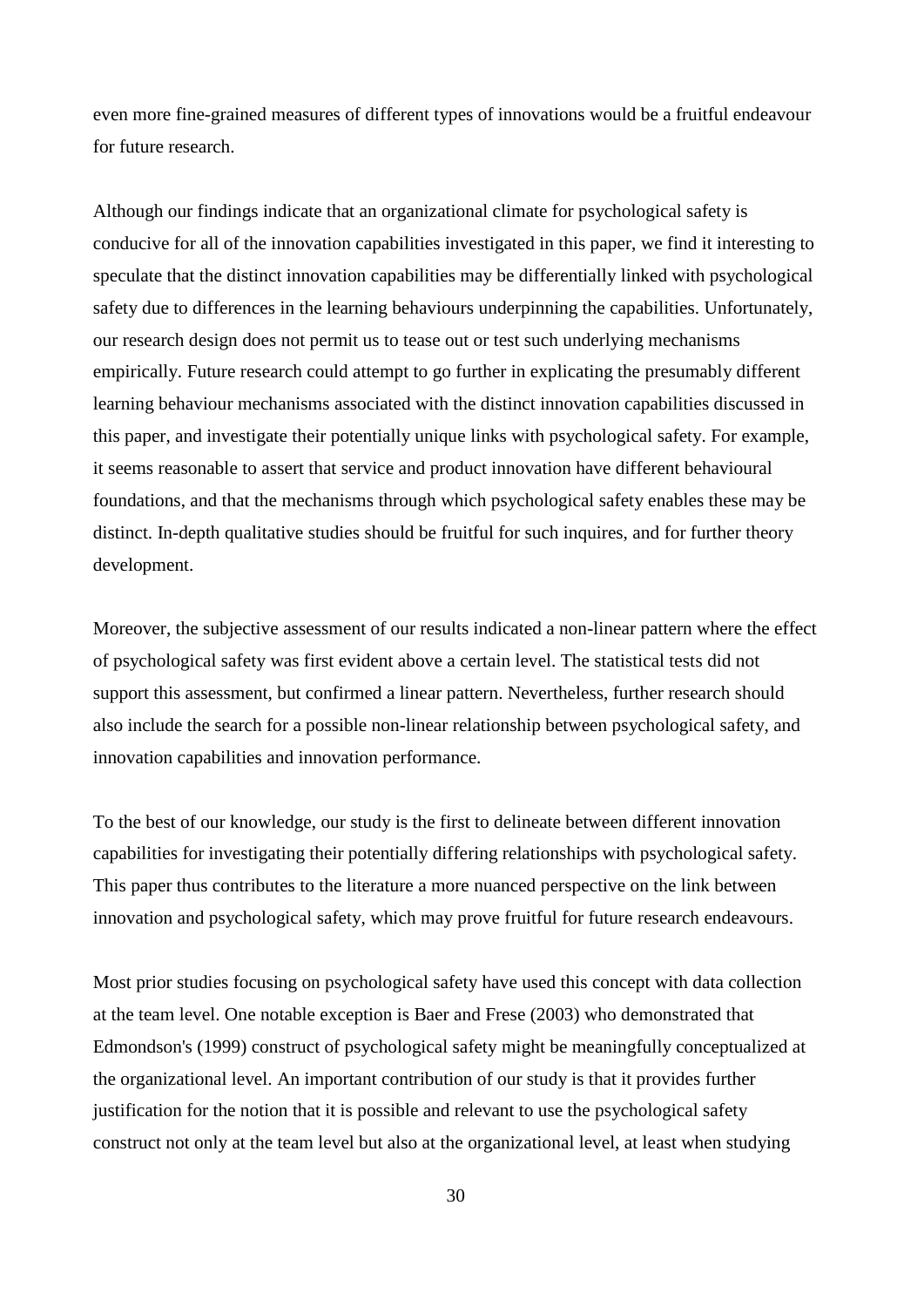SMEs. We encourage future studies to also employ an organizational level perspective on psychological safety, and to further investigate the conditions under which such a unitary organizational climate can exist.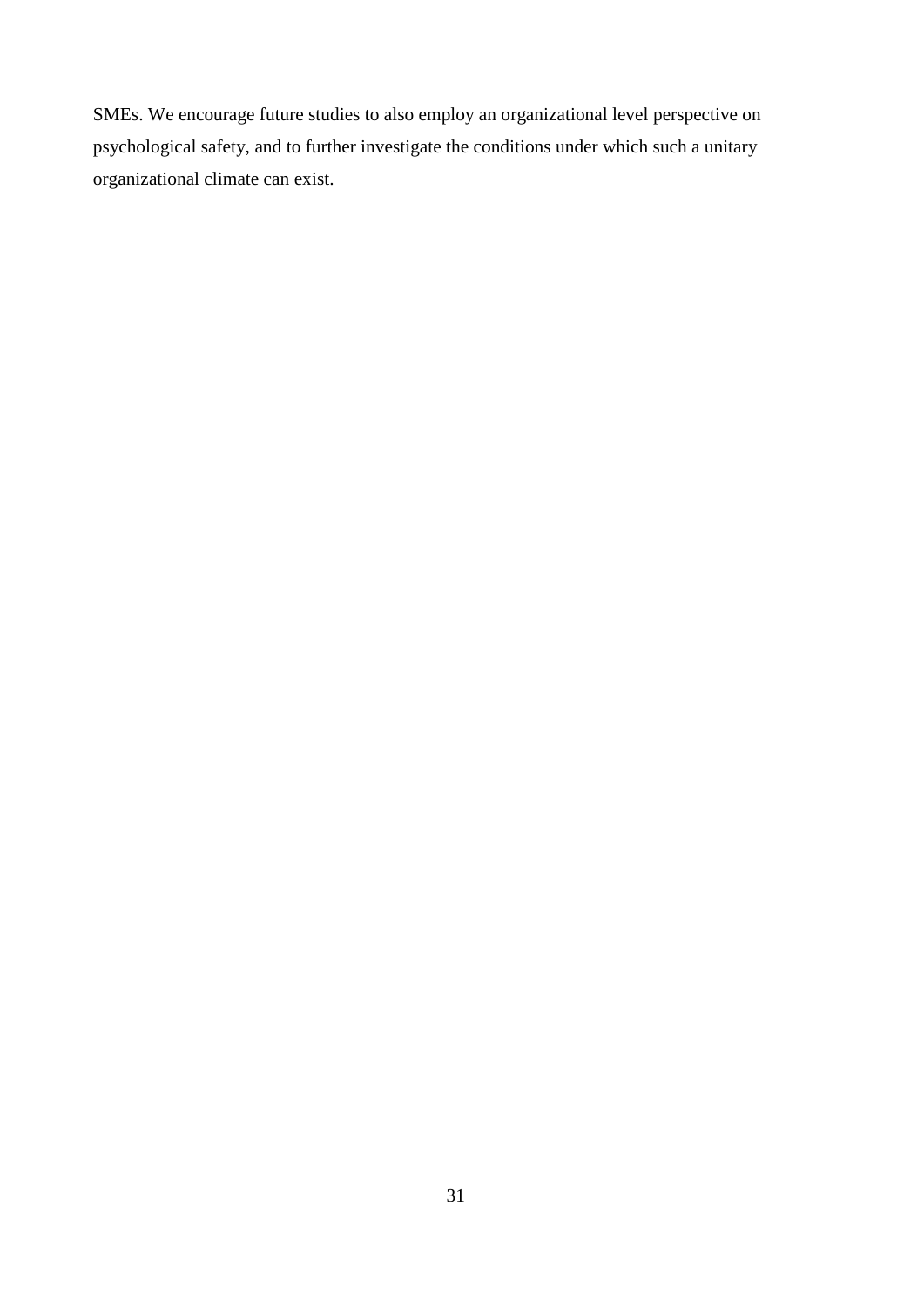### **References**

- Abernathy, W. J., & Clark, K. B. 1985. Innovation: Mapping the winds of creative destruction. Research policy, 14(1): 3-22.
- Alexander, L., & Van Knippenberg, D. 2014. Teams in pursuit of radical innovation: A goal orientation perspective. Academy of Management Review, 39(4): 423-438.
- Argyris, C., & Schön, D. 1978. Organizational learning: A theory of action perspective. Reading, MA.: Addison Wesley.
- Baer, M., & Frese, M. 2003. Innovation is not enough: Climates for initiative and psychological safety, process innovations, and firm performance. Journal of Organizational Behavior: The International Journal of Industrial, Occupational and Organizational Psychology and Behavior, 24(1): 45-68.
- Bertrand, O., & Mol, M. J. 2013. The antecedents and innovation effects of domestic and offshore R&D outsourcing: The contingent impact of cognitive distance and absorptive capacity. Strategic Management Journal, 34(6): 751-760.
- Boolthink, L.W.A., Saka-Helmhout, A. 2017. The effects of R&D intensity and internationalization on the performance of non-high-tech SMEs. International Small Business Journal, 36 (1): 81-103.
- Bryman, A. 2016. Social research methods (5th ed. ed.). Oxford: Oxford University Press.
- Bstieler, L., & Hemmert, M. 2010. Increasing Learning and Time Efficiency in Interorganizational New Product Development Teams\*. Journal of Product Innovation Management, 27(4): 485-499.
- Calantone, R. J., Cavusgil, S. T., & Zhao, Y. 2002. Learning orientation, firm innovation capability, and firm performance. Industrial Marketing Management, 31(6): 515-524.
- Campbell, D. J. 1988. Task complexity: A review and analysis. Academy of management review, 13(1): 40-52.
- Cardinal, L. B. 2001. Technological innovation in the pharmaceutical industry: The use of organizational control in managing research and development. Organization science, 12(1): 19-36.
- Carmeli, A. 2007. Social Capital, Psychological Safety and Learning Behaviours from Failure in Organisations. Long Range Planning, 40(1): 30-44.
- Carmeli, A., & Gittell, J. H. 2009. High-quality relationships, psychological safety, and learning from failures in work organizations. Journal of Organizational Behavior, 30(6): 709-729.
- Cheng, C.-F., Chang, M.-L., & Li, C.-S. 2013. Configural paths to successful product innovation. Journal of Business Research, 66(12): 2561-2573.
- Cheng, C. C., Yang, C., & Sheu, C. 2016. Effects of open innovation and knowledge-based dynamic capabilities on radical innovation: An empirical study. Journal of Engineering and Technology Management, 41: 79-91.
- Chesbrough, H. 2010. Business Model Innovation: Opportunities and Barriers. Long Range Planning, 43(2): 354-363.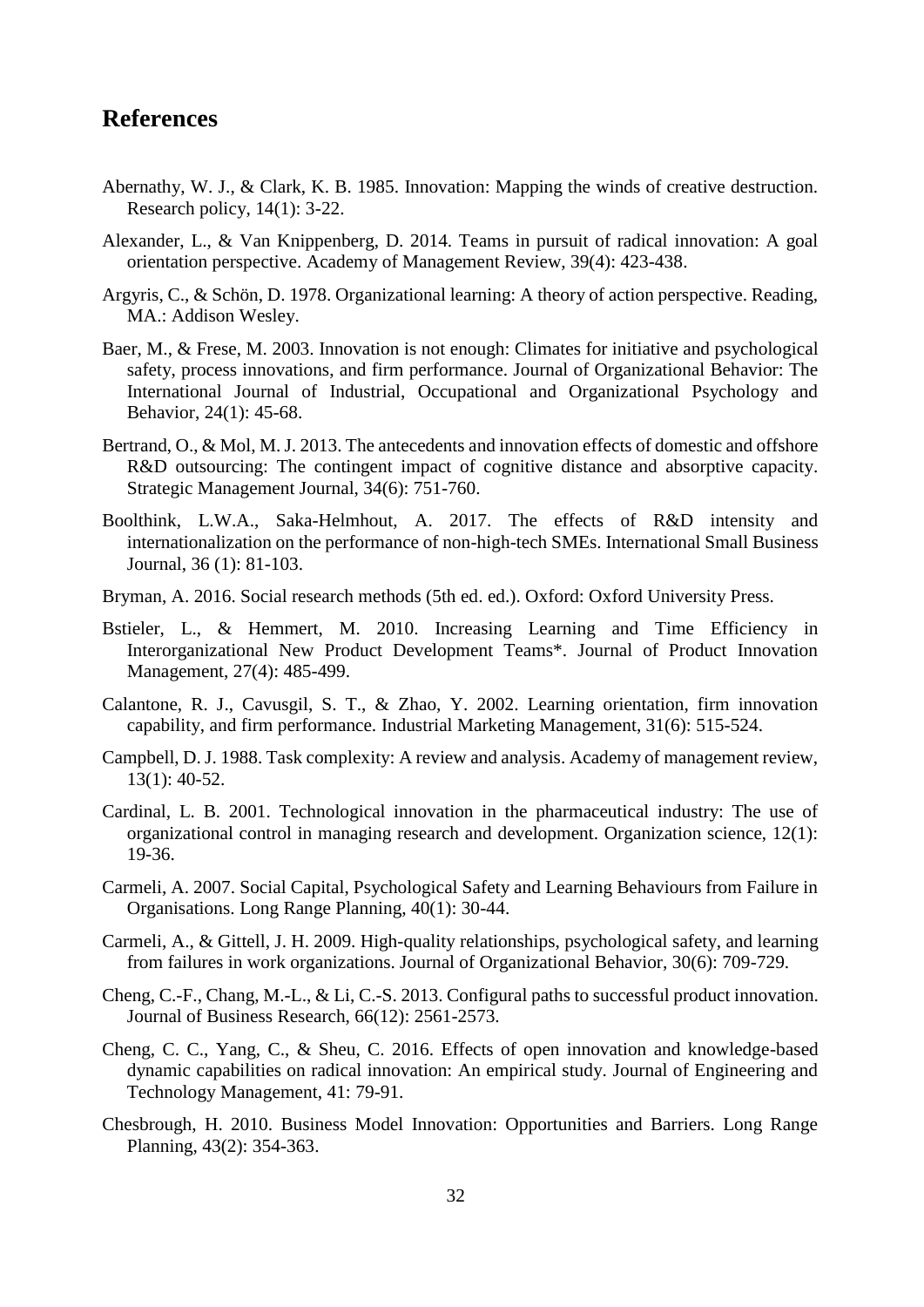- Choo, A. S., Linderman, K. W., & Schroeder, R. G. 2007. Method and psychological effects on learning behaviors and knowledge creation in quality improvement projects. Management Science, 53(3): 437-450.
- Cohen, W. M., & Levinthal, D. A. 1990. Absorptive Capacity: A New Perspective on Learning and Innovation. Administrative Science Quarterly, 35(1): 128-152.
- Crossan, M. M., & Apaydin, M. 2010. A Multi-Dimensional Framework of Organizational Innovation: A Systematic Review of the Literature. Journal of Management Studies, 47(6): 1154-1191.
- Curado, C., Muñoz-Pascual, L., & Galende, J. 2018. Antecedents to innovation performance in SMEs: A mixed methods approach. Journal of Business Research, 89: 206-215.
- Damanpour, F. 1991. Organizational innovation: A meta-analysis of effects of determinants and moderators. Academy of management journal, 34(3): 555-590.
- de Jong, J. P. J., & Vermeulen, P. A. M. 2006. Determinants of Product Innovation in Small Firms: A Comparison Across Industries. International Small Business Journal, 24(6): 587- 609.
- Dess, G. G., & Picken, J. C. 2000. Changing roles: Leadership in the 21st century. Organizational dynamics, 28(3): 18-34.
- Edmondson, A. 1999. Psychological safety and learning behavior in work teams. Administrative science quarterly, 44(2): 350-383.
- Edmondson, A. C. 2002. The Local and Variegated Nature of Learning in Organizations: A Group-Level Perspective. Organization Science, 13(2): 128-146.
- Edmondson, A. C. 2011. Strategies for learning from failure. Harvard business review, 89(4): 48- 55.
- Edmondson, A. C., Bohmer, R. M., & Pisano, G. P. 2001. Disrupted Routines: Team Learning and New Technology Implementation in Hospitals. Administrative Science Quarterly, 46(4): 685-716.
- Edmondson, A. C., & Lei, Z. 2014. Psychological safety: The history, renaissance, and future of an interpersonal construct. Annu. Rev. Organ. Psychol. Organ. Behav., 1(1): 23-43.
- Edmondson, A. C., & Nembhard, I. M. 2009. Product Development and Learning in Project Teams: The Challenges Are the Benefits\*. Journal of Product Innovation Management, 26(2): 123-138.
- Eurofound (2012). Born Global: The Potential of Job Creation in New International Businesses. Luxembourg: Publications Office of the European Union.
- Futterer, F., Schmidt, J., & Heidenreich, S. 2018. Effectuation or causation as the key to corporate venture success? Investigating effects of entrepreneurial behaviors on business model innovation and venture performance. Long Range Planning, 51(1): 64-81.
- Garud, R., Tuertscher, P., & Van de Ven, A. H. 2013. Perspectives on innovation processes. Academy of Management Annals, 7(1): 775-819.
- Garciá-Manjón, J. V., & Romero-Merino, M. E. 2012. Research, development, and firm growth. Empirical evidence from European top R&D spending firms. Research Policy, 41, 1084– 1092.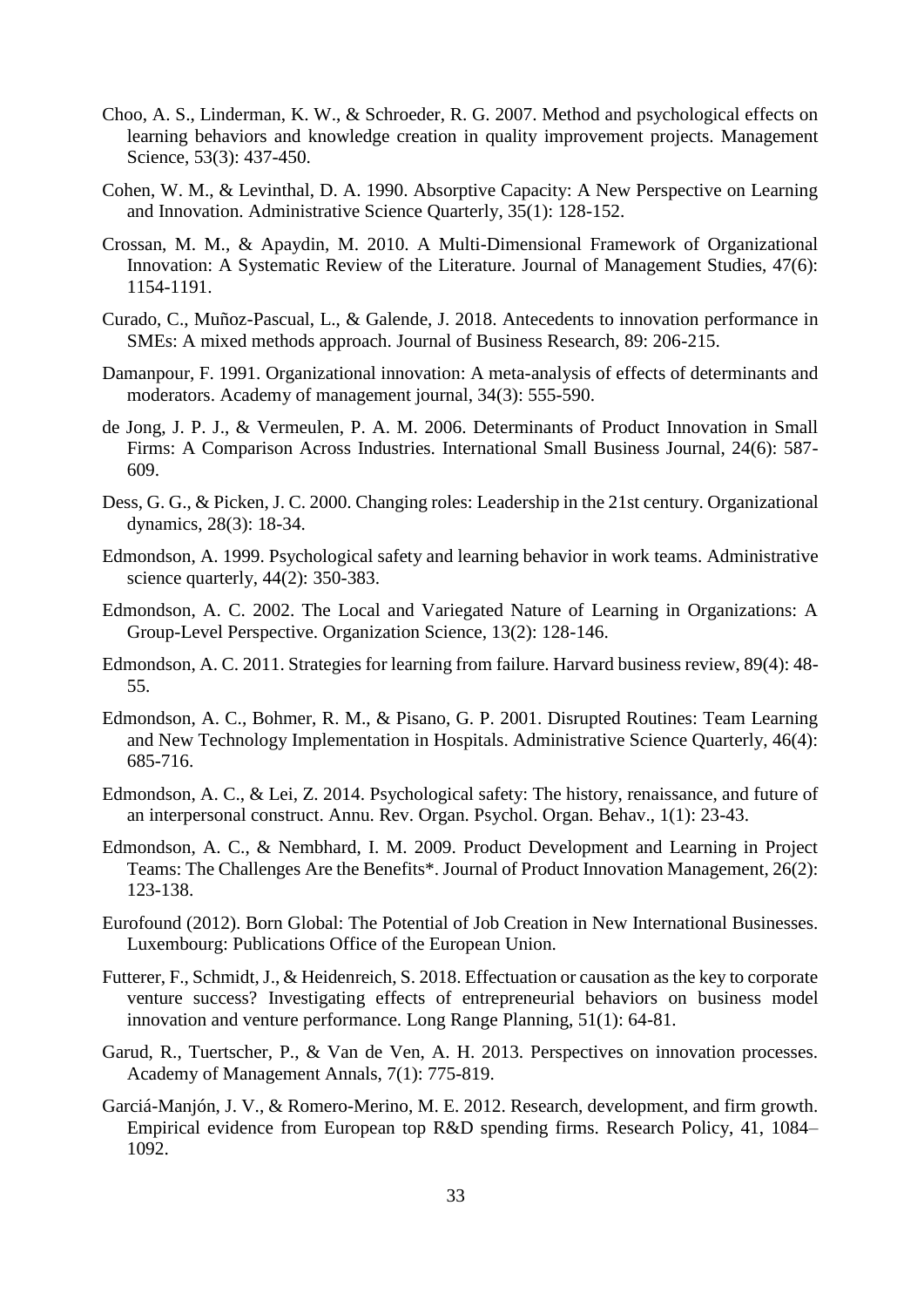- Gatignon, H., Tushman, M. L., Smith, W., & Anderson, P. 2002. A structural approach to assessing innovation: Construct development of innovation locus, type, and characteristics. Management science, 48(9): 1103-1122.
- Grant, R. M. 1996. Toward a knowledge‐ based theory of the firm. Strategic management journal, 17(S2): 109-122.
- Henderson, R. M., & Clark, K. B. 1990. Architectural innovation: The reconfiguration of existing product technologies and the failure of established firms. Administrative science quarterly: 9- 30.
- Hitt, M. A., Ireland, R. D., & Lee, H.-u. 2000. Technological learning, knowledge management, firm growth and performance: an introductory essay. Journal of Engineering and Technology Management, 17(3): 231-246.
- Jansen, J. J., Van Den Bosch, F. A., & Volberda, H. W. 2006. Exploratory innovation, exploitative innovation, and performance: Effects of organizational antecedents and environmental moderators. Management science, 52(11): 1661-1674.
- Koberg, C. S., Detienne, D. R., & Heppard, K. A. 2003. An empirical test of environmental, organizational, and process factors affecting incremental and radical innovation. The Journal of High Technology Management Research, 14(1): 21-45.
- Kostopoulos, K. C., & Bozionelos, N. 2011. Team exploratory and exploitative learning: Psychological safety, task conflict, and team performance. Group & Organization Management, 36(3): 385-415.
- Lee, J. Y., Swink, M., & Pandejpong, T. 2011. The Roles of Worker Expertise, Information Sharing Quality, and Psychological Safety in Manufacturing Process Innovation: An Intellectual Capital Perspective. Production and Operations Management, 20(4): 556-570.
- Little, A. D. 2012. The 8th Innovation Excellence Survey 2012. Technology and Innovation Management.
- Liu, S., Hu, J., Li, Y., Wang, Z., & Lin, X. 2014. Examining the cross-level relationship between shared leadership and learning in teams: Evidence from China. The Leadership Quarterly, 25(2): 282-295.
- Lome, O., Heggeseth, A.G., & Moen, Ø. 2016. The effect of R&D on performance: Do R&Dintensive firms handle a financial crisis better?, Journal of High Technology Management Research, 27 (1): 65-77.
- Malhotra, M. K., Ahire, S., & Shang, G. 2017. Mitigating the Impact of Functional Dominance in Cross‐ Functional Process Improvement Teams. Decision Sciences, 48(1): 39-70.
- March, J. G. 1991. Exploration and exploitation in organizational learning. Organization science, 2(1): 71-87.
- McDermott, C. M., & O'Connor, G. C. 2002. Managing radical innovation: an overview of emergent strategy issues. Journal of Product Innovation Management, 19(6): 424-438.
- Newman, A., Donohue, R., & Eva, N. 2017. Psychological safety: A systematic review of the literature. Human Resource Management Review, 27(3): 521-535.
- Nonaka, I., & Takeuchi, H. 1995. The knowledge creation company: how Japanese companies create the dynamics of innovation: New York: Oxford University Press.
- O'Connor, G. C., & McDermott, C. M. 2004. The human side of radical innovation. Journal of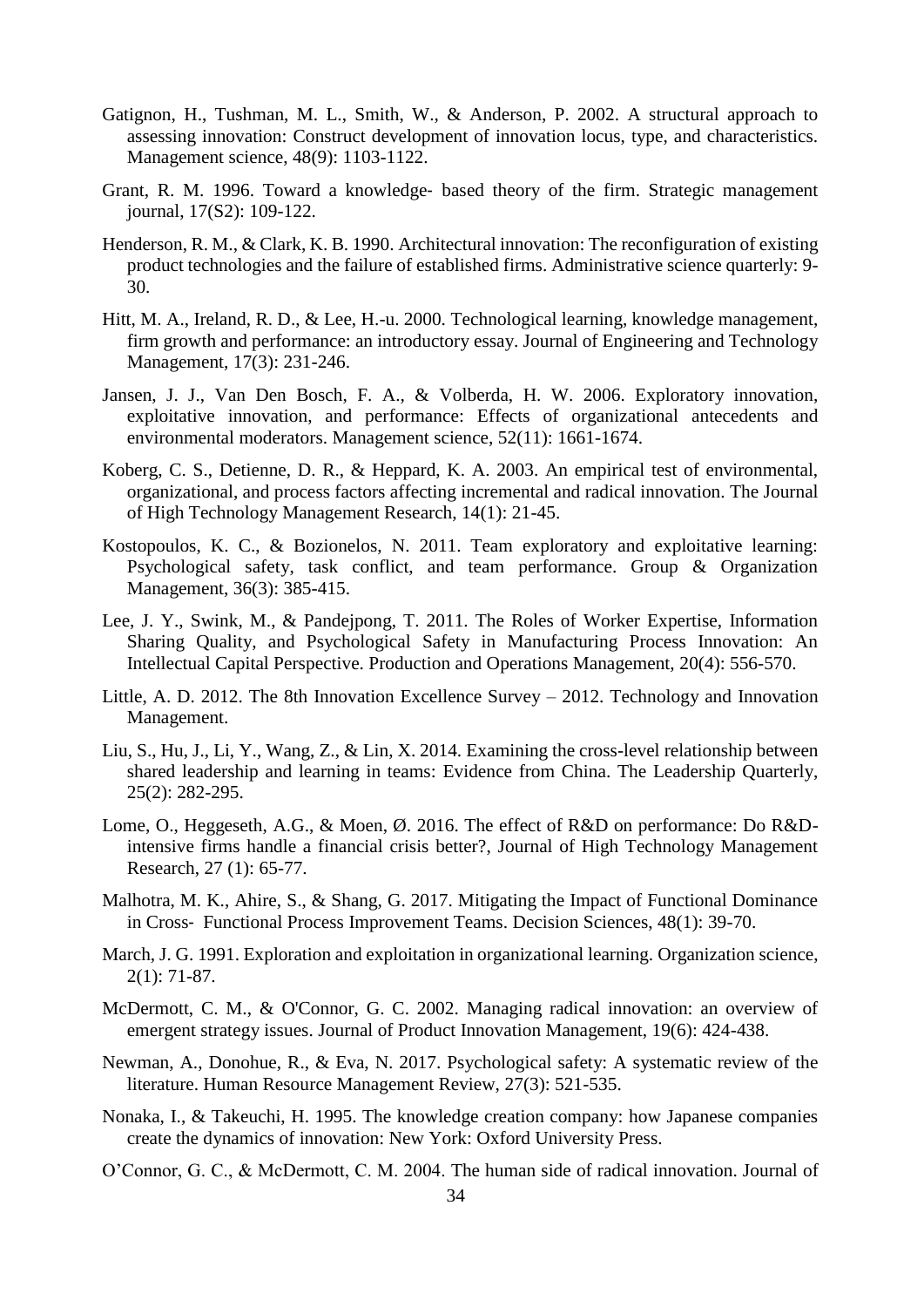engineering and technology management, 21(1-2): 11-30.

- OECD (2013). Fostering SMEs' Participation in Global Markets. Paris: Organisation for Economic Co-operation and Development.
- Popadiuk, S., & Choo, C. W. 2006. Innovation and knowledge creation: How are these concepts related? International Journal of Information Management, 26(4): 302-312.
- Post, C. 2012. Deep-Level Team Composition and Innovation:The Mediating Roles of Psychological Safety and Cooperative Learning. Group & Organization Management, 37(5): 555-588.
- Romijn, H., & Albaladejo, M. 2002. Determinants of innovation capability in small electronics and software firms in southeast England. Research Policy, 31(7): 1053-1067.
- Rothaermel, F. T., & Hess, A. M. 2007. Building dynamic capabilities: Innovation driven by individual-, firm-, and network-level effects. Organization science, 18(6): 898-921.
- Sanner, B., & Bunderson, J. S. 2015. When feeling safe isn't enough:Contextualizing models of safety and learning in teams. Organizational Psychology Review, 5(3): 224-243.
- Scott, S. G., & Bruce, R. A. 1994. Determinants of innovative behavior: A path model of individual innovation in the workplace. Academy of Management Journal, 37(3): 580-607.
- Sosna, M., Trevinyo-Rodríguez, R. N., & Velamuri, S. R. 2010. Business Model Innovation through Trial-and-Error Learning: The Naturhouse Case. Long Range Planning, 43(2): 383- 407.
- Statistics Canada. 2002. Survey of Innovation 1999. In: Statistics Canada: Science IaEID (ed.) Statistical Tables, Manufacturing Industries, Canada.
- Subramaniam, M., & Youndt, M. A. 2005. The influence of intellectual capital on the types of innovative capabilities. Academy of Management journal, 48(3): 450-463.
- Teece, D. J. 2010. Business models, business strategy and innovation. Long range planning, 43(2- 3): 172-194.
- Thompson, J. D. 1967. Organizations in action: Social science bases of administrative theory: Transaction publishers.
- Thuriaux-Alemán, B., Eagar, R., & Johansson, A. 2013. Getting a Better Return on Your Innovation Investment - Results of the 8th Arthur D. Little Global Innovation Excellence Study. Technology and Innovation Management.
- Tushman, M. L., & Anderson, P. 1986. Technological discontinuities and organizational environments. Administrative science quarterly: 439-465.
- Tushman, M. L., & O'Reilly III, C. A. 1996. Ambidextrous organizations: Managing evolutionary and revolutionary change. California management review, 38(4): 8-29.
- Un, C. A. 2010. An empirical multi-level analysis for achieving balance between incremental and radical innovations. Journal of Engineering and Technology Management, 27(1-2): 1-19.
- Van de Ven, A. H. 1986. Central problems in the management of innovation. Management science, 32(5): 590-607.
- Wang, J.-C., & Tsai, K.-H. 2004. Productivity growth and R&D expenditure in Taiwan's manufacturing firms. Growth and productivity in East Asia. NBER-East Asia